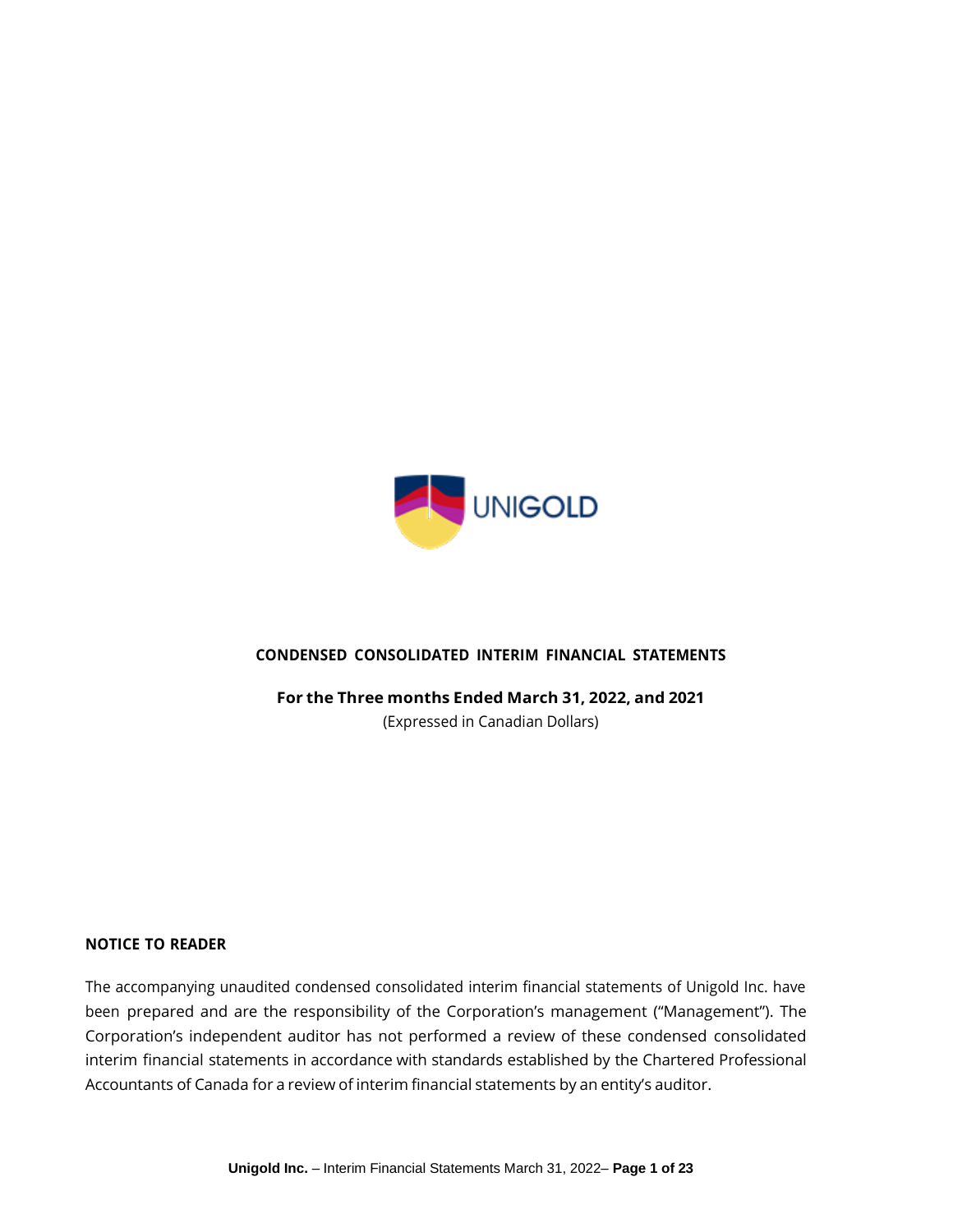

# **CONDENSED CONSOLIDATED INTERIM STATEMENTS OF FINANCIAL POSITION (Unaudited)**

(Expressed in Canadian Dollars)

|                                                  |             | March 31,      | December       |
|--------------------------------------------------|-------------|----------------|----------------|
| As at                                            | <b>Note</b> | 2022           | 31, 2021       |
|                                                  |             |                |                |
| <b>Assets</b>                                    |             |                |                |
| <b>Current assets</b>                            |             |                |                |
| Cash                                             |             | \$1,345,354    | \$3,003,939    |
| Other receivables                                |             | 372,925        | 320,977        |
| Other financial assets and prepaids              |             | 304,037        | 115,798        |
| <b>Total current assets</b>                      |             | 2,022,316      | 3,440,714      |
| <b>Non-current assets</b>                        |             |                |                |
| Property, plant and equipment                    | 6           | 929,522        | 918,063        |
|                                                  |             |                |                |
| <b>Total assets</b>                              |             | \$2,951,838    | \$4,358,777    |
|                                                  |             |                |                |
| <b>Liabilities</b>                               |             |                |                |
| <b>Current liabilities</b>                       |             |                |                |
| Accounts payable and accrued liabilities         |             | \$495,811      | \$374,516      |
| <b>Total liabilities</b>                         |             | 495,811        | 374,516        |
|                                                  |             |                |                |
| <b>Equity attributable to shareholders of</b>    |             |                |                |
| the Corporation                                  |             |                |                |
| Share capital                                    | 8(a)        | 72,547,390     | 72,547,390     |
| Reserve for warrants                             | 8(b)        | 1,789,956      | 1,883,971      |
| Reserve for share-based payments                 | 8(c)        | 917,486        | 864,421        |
| Accumulated deficit                              |             | (72, 801, 636) | (71, 314, 352) |
| Total equity attributable to shareholders of the |             |                |                |
| Corporation                                      |             | 2,453,196      | 3,981,430      |
| <b>Non-controlling interest</b>                  |             | 2,831          | 2,831          |
| <b>Total equity</b>                              |             | 2,456,027      | 3,984,261      |
| <b>Total liabilities and equity</b>              |             | \$2,951,838    | \$4,358,777    |

Nature of operations (note 1) Going concern (note 2) Commitments and contingencies (note 13) Subsequent event (note 15)

Approved on Behalf of the Board of Directors:

s/ Joseph Del Campo s/ Joseph Hamilton Director Director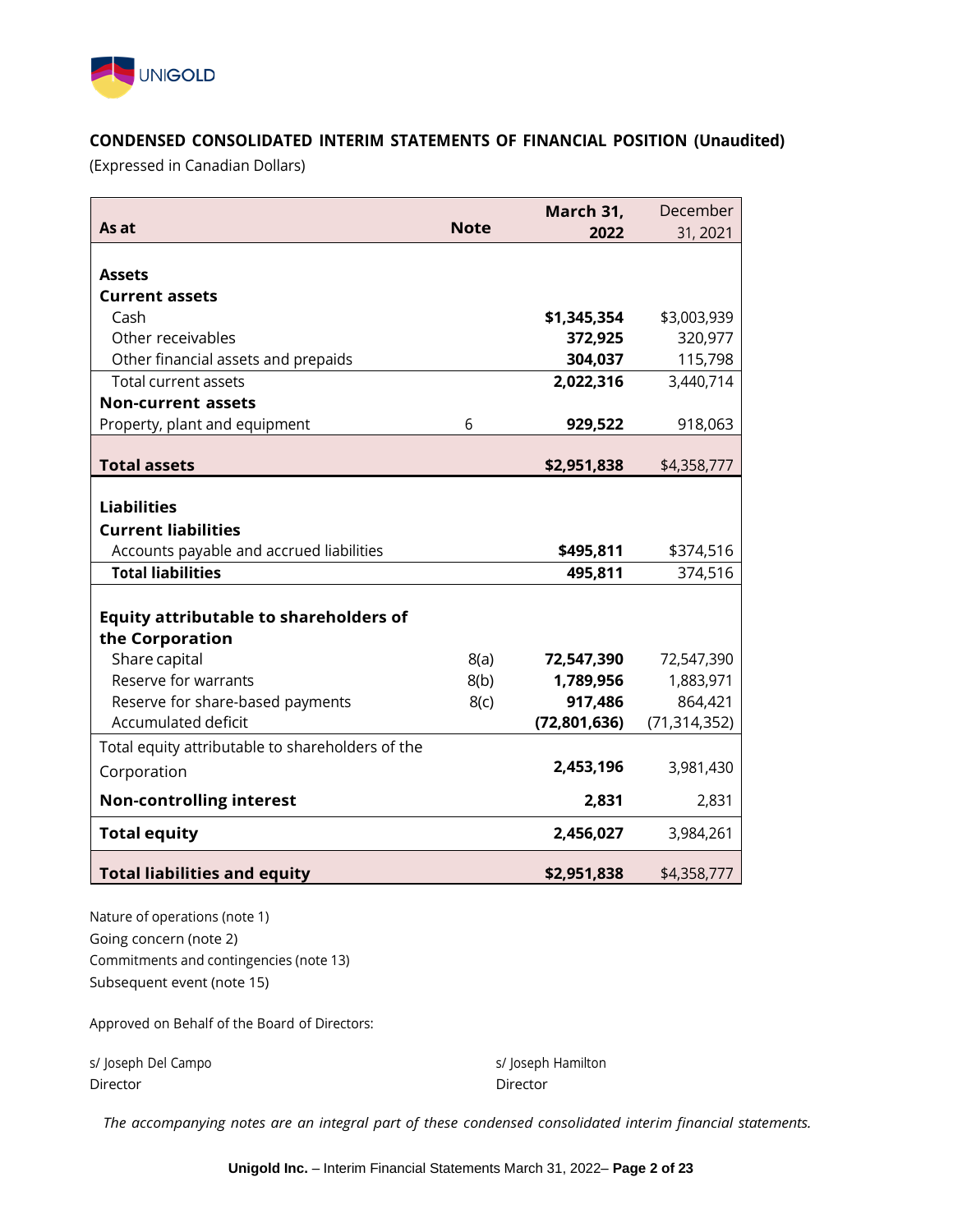

## **CONDENSED CONSOLIDATED INTERIM STATEMENTS OF CHANGES IN SHAREHOLDERS' EQUITY (Unaudited)**

(Expressed in Canadian Dollars)

|                                    |             | <b>Share capital</b> | <b>Other reserves</b> |               | <b>Equity</b>    |                 |
|------------------------------------|-------------|----------------------|-----------------------|---------------|------------------|-----------------|
|                                    | Number      |                      |                       | Share-based   | Accumulated      | Attributable to |
|                                    | of shares   | Amount               | Warrants              | payments      | Deficit          | shareholders    |
| Balance - December 31, 2020        | 127,075,293 | \$66,892,807         | \$1,567,459           | \$1,697,134   | \$(64, 982, 369) | \$5,175,031     |
| Grant of options                   |             |                      |                       | 94,078        |                  | 94,078          |
| Net loss for the period            |             |                      |                       |               | (1,751,146)      | (1,751,146)     |
| <b>Balance - March 31, 2021</b>    | 127,075,293 | \$66,892,807         | \$1,567,459           | \$1,791,212   | \$(66, 733, 515) | \$3,517,963     |
| Private placements                 | 43,192,350  | 5,615,005            |                       |               |                  | 5,615,005       |
| Less share issue costs             |             | (186, 405)           |                       |               |                  | (186, 405)      |
| Warrants issued                    |             | (416, 564)           | 416,564               |               |                  |                 |
| Warrants exercised                 | 3,645,000   | 642,547              | (98, 047)             |               |                  | 544,500         |
| Grant of options                   |             |                      |                       | 185,170       |                  | 185,170         |
| Expiry of warrants and options     |             |                      | (2,005)               | (1, 111, 961) | 1,113,966        |                 |
| Net loss for the period            |             |                      |                       |               | (5,694,803)      | (5,694,803)     |
| <b>Balance - December 31, 2021</b> | 173,912,643 | \$72,547,390         | \$1,883,971           | \$864,421     | \$(71, 314, 352) | \$3,981,430     |
| Expiry of warrants                 |             |                      | (94, 015)             |               | 94,015           |                 |
| Vesting of options                 |             |                      |                       | 53,065        |                  | 53,065          |
| Net loss for the period            |             |                      |                       |               | (1,581,299)      | (1,581,299)     |
| <b>Balance - March 31, 2022</b>    | 173,912,643 | \$72,547,390         | \$1,789,956           | \$917,486     | \$(72,801,636)   | \$2,453,196     |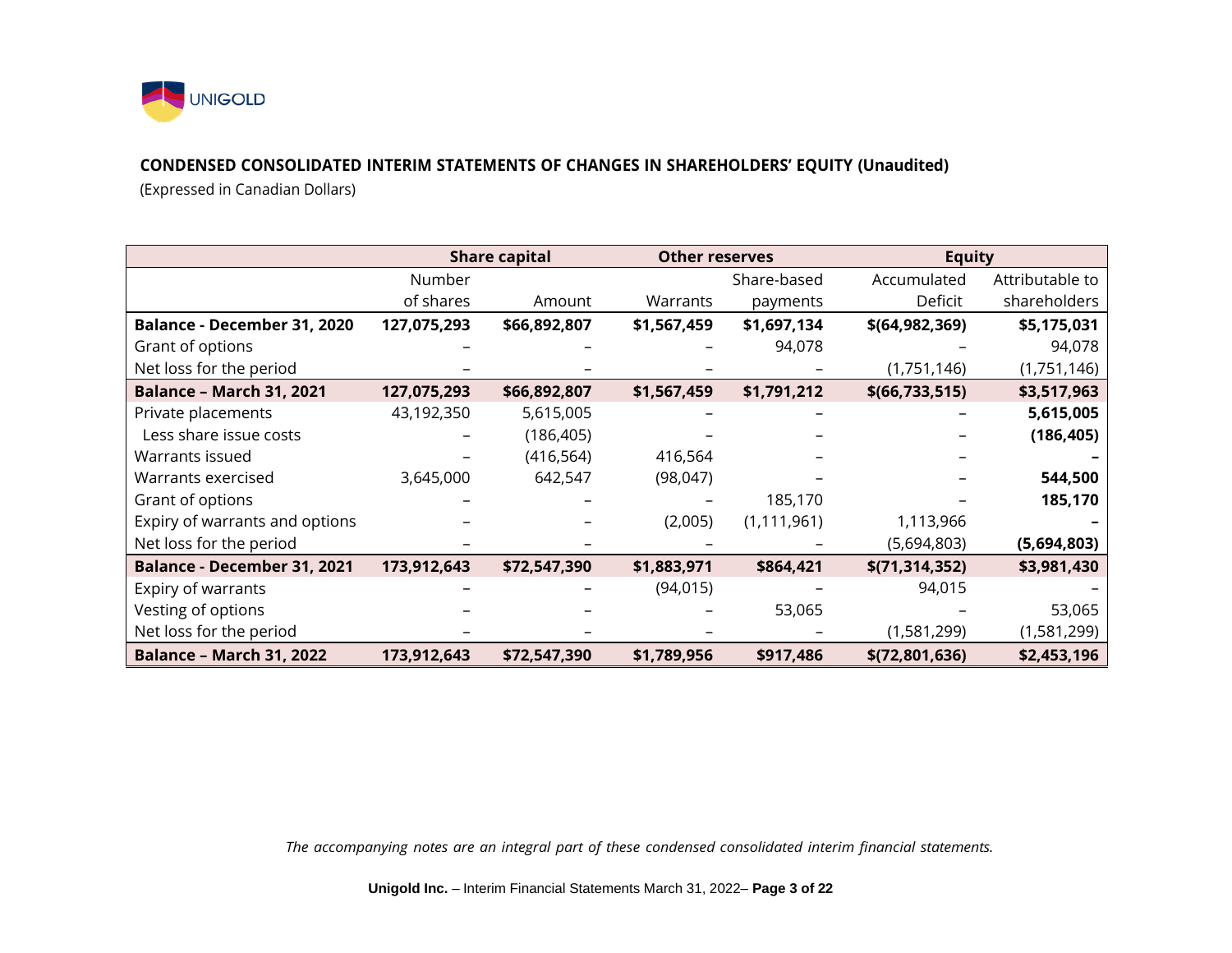

# **CONDENSED CONSOLIDATED INTERIM STATEMENTS OF LOSS AND COMPREHENSIVE LOSS (Unaudited)**

(Expressed in Canadian Dollars)

| For the three months ended March 31,           | <b>Note</b> | 2022          | 2021          |
|------------------------------------------------|-------------|---------------|---------------|
|                                                |             |               |               |
| <b>Operating expenses</b>                      |             |               |               |
| <b>Exploration expenditures</b>                | 7           | \$1,219,976   | \$1,325,994   |
| Management compensation                        | 10          | 75,317        | 67,984        |
| Business development and travel                |             | 28,727        | 136,316       |
| Amortization expense                           |             | 62,578        | 51,735        |
| Share-based compensation expense               | 8,10        | 53,065        | 94,078        |
| General and administrative expenses            |             | 32,526        | 11,802        |
| Professional and consulting fees               |             | 32,250        | 32,605        |
| Listing and shareholder information            |             | 17,677        | 14,019        |
| Net loss for the period before the undernoted  |             | \$1,522,116   | \$1,734,533   |
|                                                |             |               |               |
| Foreign exchange loss                          |             | 60,687        | 19,132        |
| Investment income                              |             | (1, 504)      | (2,519)       |
| Net loss and comprehensive loss for the period |             | \$(1,581,299) | \$(1,751,146) |
|                                                |             |               |               |
| Net loss per share - basic and diluted         |             | \$0.00        | \$0.01        |
| Weighted average number of shares              |             |               |               |
| outstanding during the period - basic and      |             |               |               |
| diluted                                        |             | 173,912,643   | 127,075,293   |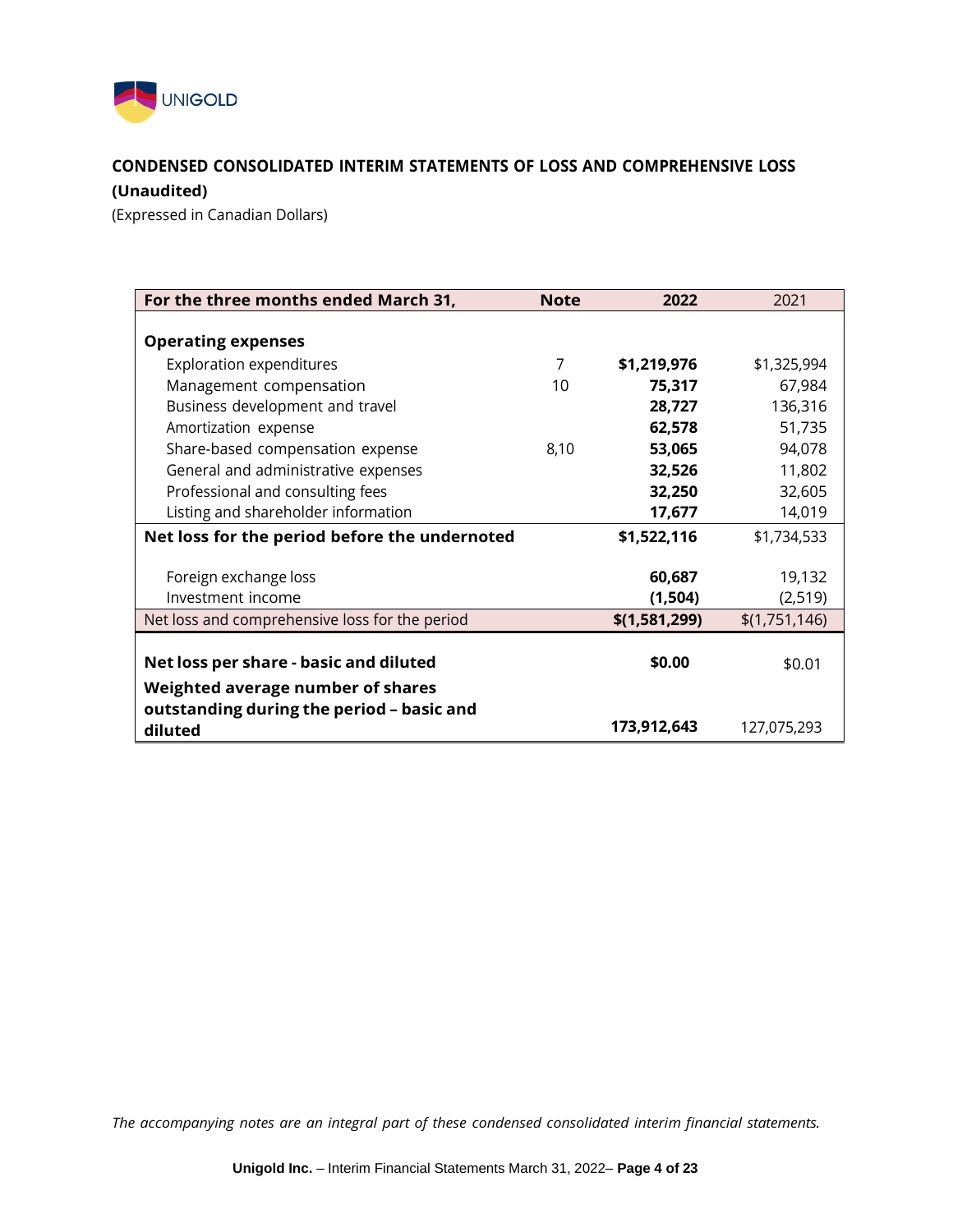

# **CONDENSED CONSOLIDATED INTERIM STATEMENTS OF CASH FLOWS (Unaudited)**

(Expressed in Canadian Dollars)

| For the three months ended March 31,        | <b>Note</b> | 2022        | 2021                          |
|---------------------------------------------|-------------|-------------|-------------------------------|
|                                             |             |             |                               |
| <b>Cash flows from operating activities</b> |             |             |                               |
| Net loss for the period                     |             |             | $$(1,581,299)$ $$(1,751,146)$ |
|                                             |             |             |                               |
| Adjustments to non-cash items:              |             |             |                               |
| Share-based compensation expense            |             | 53,065      | 94,078                        |
| Amortization                                |             | 62,578      | 51,735                        |
|                                             |             | (1,465,656) | (1,605,333)                   |
| Working capital adjustments:                |             |             |                               |
| Other receivables                           |             | (188, 239)  | 105,101                       |
| Other financial assets and prepaids         |             | (51, 948)   | 141,735                       |
| Accounts payable and accrued liabilities    |             | 121,295     | 58,455                        |
| Net cash flows used in operating activities |             | (1,584,548) | (1,300,042)                   |
|                                             |             |             |                               |
| Cash flows from investing activities        |             |             |                               |
| Purchase of equipment                       | 6           | (74, 037)   | (194, 797)                    |
| Net cash flows used in investing activities |             | (74, 037)   | (194, 797)                    |
|                                             |             |             |                               |
| Cash flows from financing activities        |             |             |                               |
|                                             |             |             |                               |
| Net increase (decreased) in cash            |             | (1,658,585) | (1,494,839)                   |
| Cash, beginning of period                   |             | 3,003,939   | 4,034,564                     |
| Cash, end of period                         |             | \$1,345,354 | \$2,539,725                   |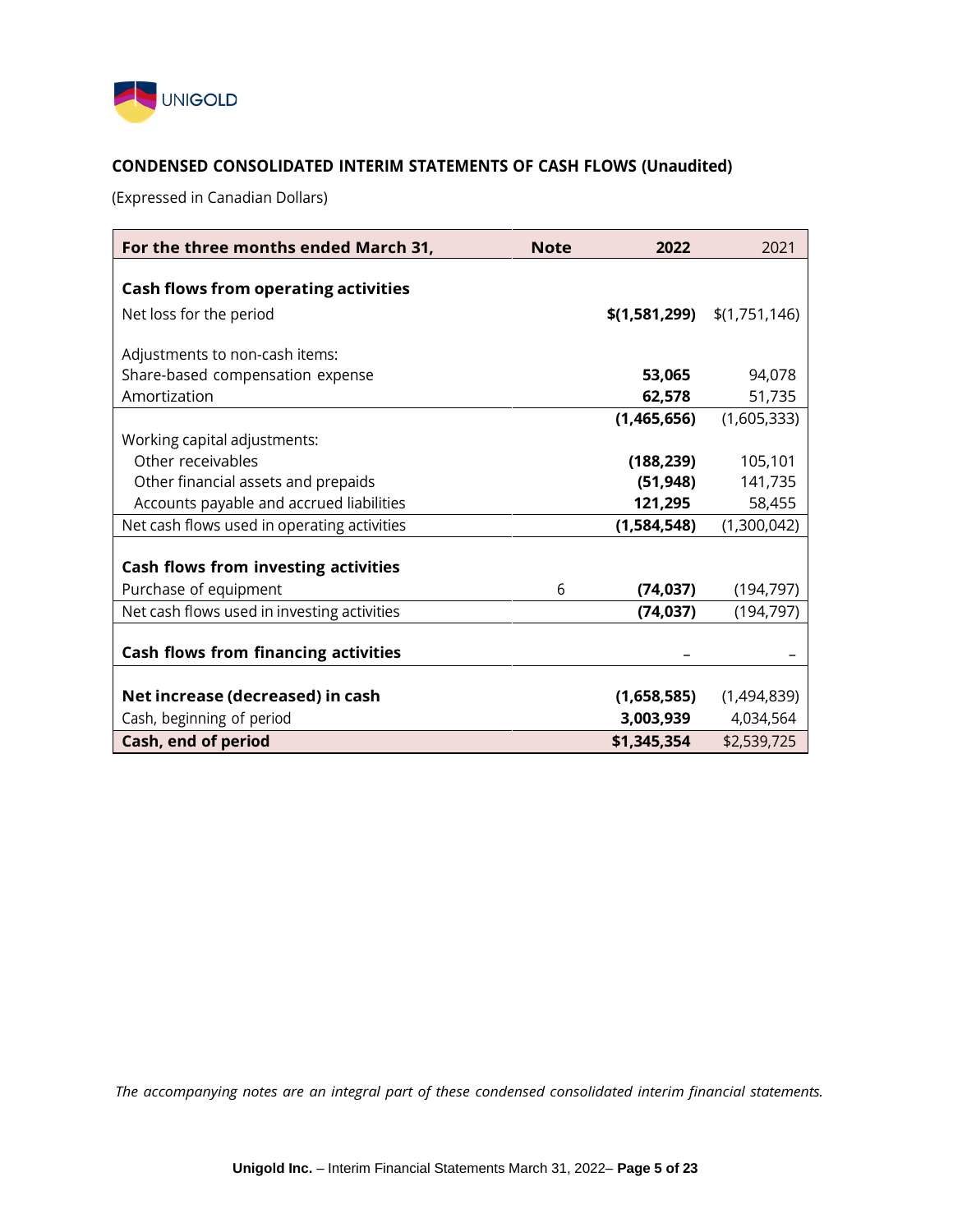

For the three months ended March 31, 2022, and 2021 (Expressed in Canadian Dollars)

### **1. Nature of Operations and Basis of Presentation**

#### **Nature of operations**

Unigold Inc. ("Unigold" or the "Corporation") was incorporated pursuant to the Business Corporations Act (Ontario) on May 9, 1990. The Corporation's corporate head office is located at 401 Bay Street, Suite 2704, P.O. Box 4, Toronto, ON, M5H 2Y4.

Unigold is in the business of exploring its properties in the Dominican Republic ("DR").

#### **Basis of presentation**

These condensed consolidated interim financial statements (the "Interim Financial Statements") include the accounts ofthe Corporation, and its wholly owned subsidiary, Unigold Resources Inc., which is incorporated in Canada under the Canada Business Corporations Act, and its indirectly owned subsidiary, Unigold Dominicana, S.R.L., which is incorporated in the DR. All material intercompany balances and transactions have been eliminated.

#### **2. Going Concern**

These Interim Financial Statements have been prepared on a going concern basis. The going concern basis of presentation assumes that the Corporation will continue in operation for the foreseeable future and be able to realize its assets and discharge its liabilities and commitments in the normal course of business. As the Corporation will continue to generate operating losses for the foreseeable future, the Corporation's continuance as a going concern is dependent upon its ability to obtain adequate financing to advance exploration and meet its corporate cost obligations. To address its financing requirements, the Corporation will seek financing through measures that may include joint venture agreements, debt and equity financings, asset sales, and rights offerings to existing shareholders or other financial transactions. In the event that the Corporation is unable to secure future financing, it may not be able to make additional acquisitions or advance exploration, for these reasons, there may exist material uncertainties that cast significant doubt on the ability of the Corporation to continue as a going concern.

It is not possible to predict whether financing efforts will be successful or if Unigold will attain profitable levels of operation. These Interim Financial Statements do not include any adjustments to the carrying values of assets and liabilities and the reported expenses and statement of financial position classification that would be necessary should the Corporation be unable to continue as a going concern and therefore be required to realize its assets and liquidate its liabilities and commitments in other than the normal course of business, and at amounts different from those in the accompanying Interim Financial Statements. These adjustments could be material.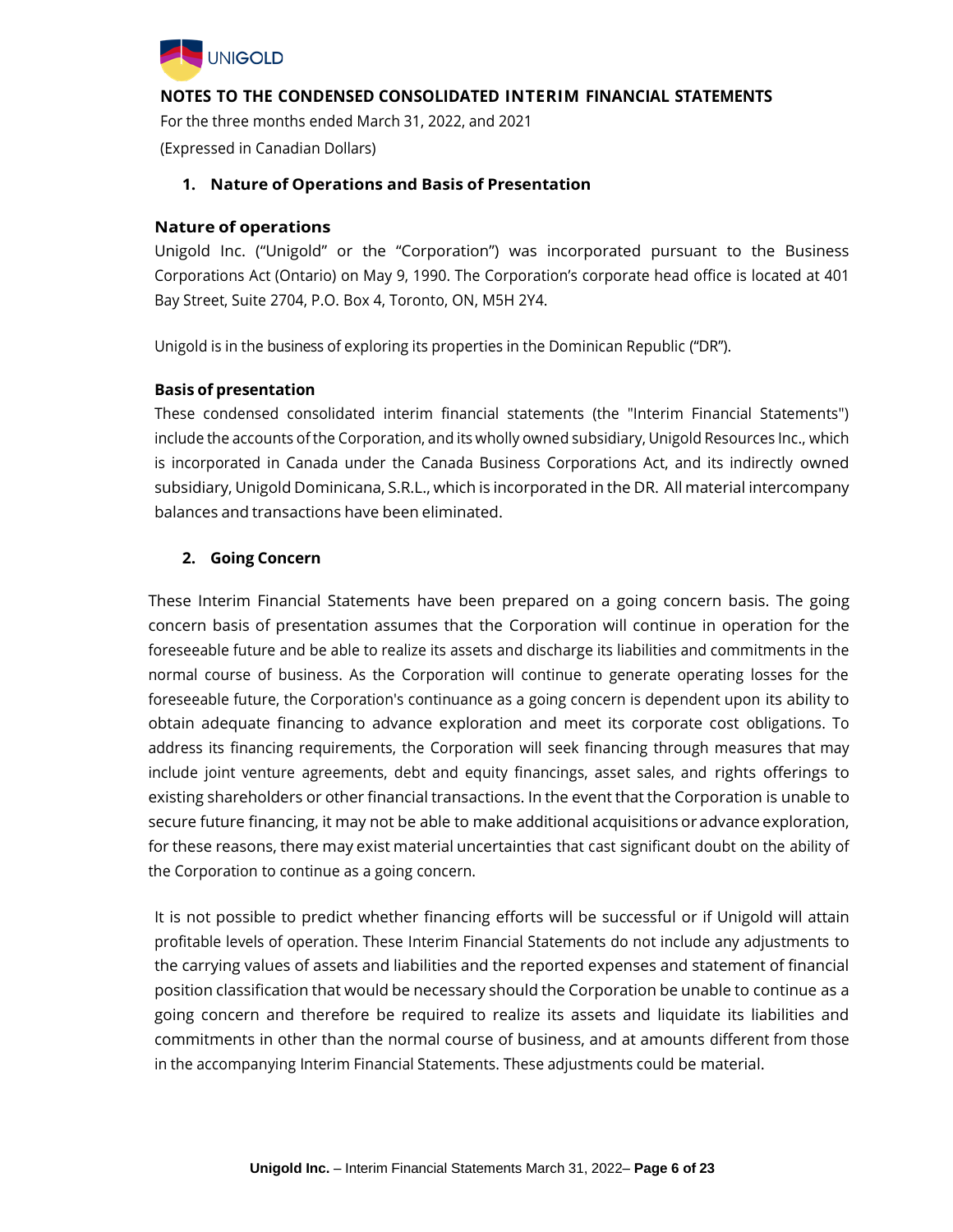

For the three months ended March 31, 2022, and 2021 (Expressed in Canadian Dollars)

#### Covid 19

Since March 2020 there has been a continuing global outbreak of COVID-19 (coronavirus), which has had a significant impact on businesses through the restrictions put in place by the Canadian and Dominican Republic governments regarding travel, business operations and isolation/quarantine orders. At this time, it is unknown the extent of the impact the COVID-19 outbreak may have on the Corporation as this will depend on future developments that are highly uncertain and that cannot be predicted with confidence. These uncertainties arise from the inability to predict the ultimate geographic spread of the disease, and the duration of the outbreak, including the duration of travel restrictions, business closures or disruptions, and quarantine/isolation measures that are currently, or may be put, in place by Canada and other countries to fight the virus.

# **3. Measurement Uncertainty**

The business of mining and exploring for minerals involves a high degree of risk and there can be no assurance that current exploration programs will result in profitable mining operations. The Corporation's continued existence is dependent upon the preservation of its interest in the underlying properties, the discovery of economically recoverable reserves, the achievement of profitable operations, or the ability of the Corporation to raise alternative financing, if necessary, or alternatively upon the Corporation's ability to dispose of its interests on an advantageous basis. All of the Corporation's exploration properties are located outside of Canada and are subject to the risk of foreign investment, including increases in taxes and royalties, renegotiation of contracts, currency exchange fluctuations and political uncertainty.

Although the Corporation has taken steps to verify title to the properties on which it is conducting exploration and in which it has an interest, in accordance with industry standards for the current state of exploration of such properties, these procedures do not guarantee the Corporation's title. Property title may be subject to unregistered prior agreements and non-compliance with regulatory, social and environmental requirements.

# **4. Summary of Significant Accounting Policies**

## **(a) Statement of compliance**

These Interim Financial Statements, including comparatives, have been prepared in accordance with International Accounting Standard ("IAS") 34 - *Interim Financial Reporting,* using the accounting policies consistent with International Financial Reporting Standards ("IFRS") as issued by the IAS Board. These Interim Financial Statements have been prepared on the basis of and using accounting policies, methods of computation and presentation consistent with those applied in consolidated annual financial statements for the year ended December 31, 2021 ("Annual Financial Statements").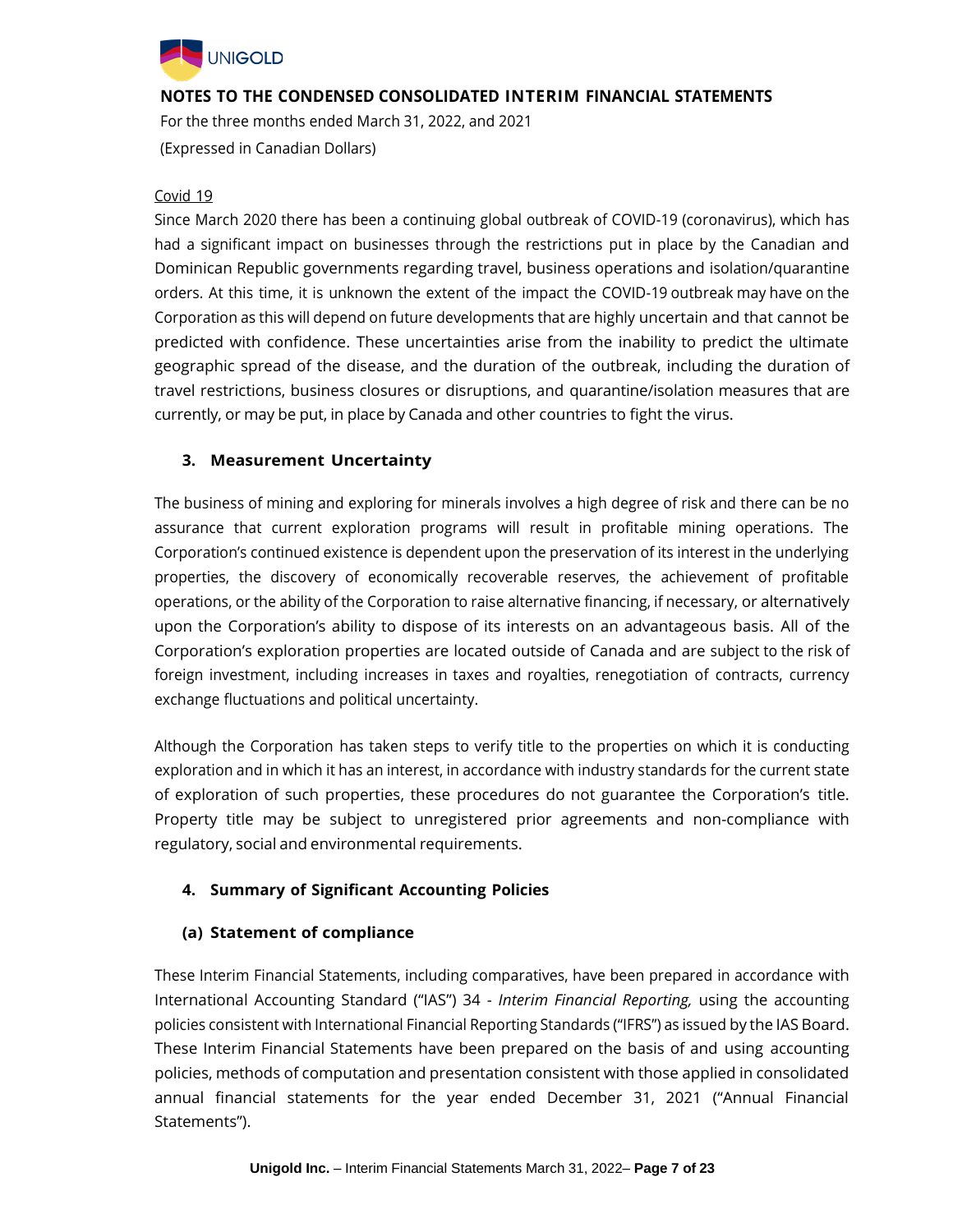

For the three months ended March 31, 2022, and 2021 (Expressed in Canadian Dollars)

The accounting policies applied in these Interim Financial Statements are based on IFRS issued and outstanding as of May 30, 2022, the date the Audit Committee approved these Interim Financial Statements. Any subsequent changes to IFRS that are given effect in the Corporation's Annual Financial Statements could result in restatement of these Interim Financial Statements, including the transition adjustments recognized on changeover to IFRS.

The preparation of Interim Financial Statements in accordance with IAS 34 requires the use of certain critical accounting estimates. It also requires Management to exercise judgment in applying the Corporation's accounting policies. See *note 5*.

# **(b) Basis of preparation**

These Interim Financial Statements are presented in Canadian dollars and are prepared on the historical cost basis. In addition, these Interim Financial Statements are prepared using the accrual basis of accounting except for cash flow information.

## **(c) New accounting standards**

Certain pronouncements have been issued by the IAS Board or the IFRIC that are effective for accounting periods on or after January 1, 2022. The Corporation has reviewed these updated standards and has determined that none of these updates are applicable or consequential to the Corporation and have been excluded from discussion within these Interim Financial Statements.

## (d) **Accounting policies**

The accounting policies applied by the Corporation in these Interim Financial Statements are the same as those applied to the Corporation's Annual Financial Statements for the year ended December 31, 2021, and the corresponding interim reporting period. *Note 4* to the Annual Financial Statements describes the significant accounting policies used by the Corporation. These Interim Financial Statements do not include all the notes of the type normally included in an annual financial report and therefore should be read in conjunction with the Corporation's Annual Financial Statements, as they provide an update of previously reported information.

## **5. Significant Accounting Judgments and Estimates**

The preparation of these Interim Financial Statements requires Management to make estimates and assumptions that affect the reported amounts of assets and liabilities at the date of the financial statements and reported amounts of expenses during the reporting period. Actual outcomes could differ from these estimates. The Interim Financial Statements include estimates which, by their nature, are uncertain. The impacts of such estimates are pervasive throughout the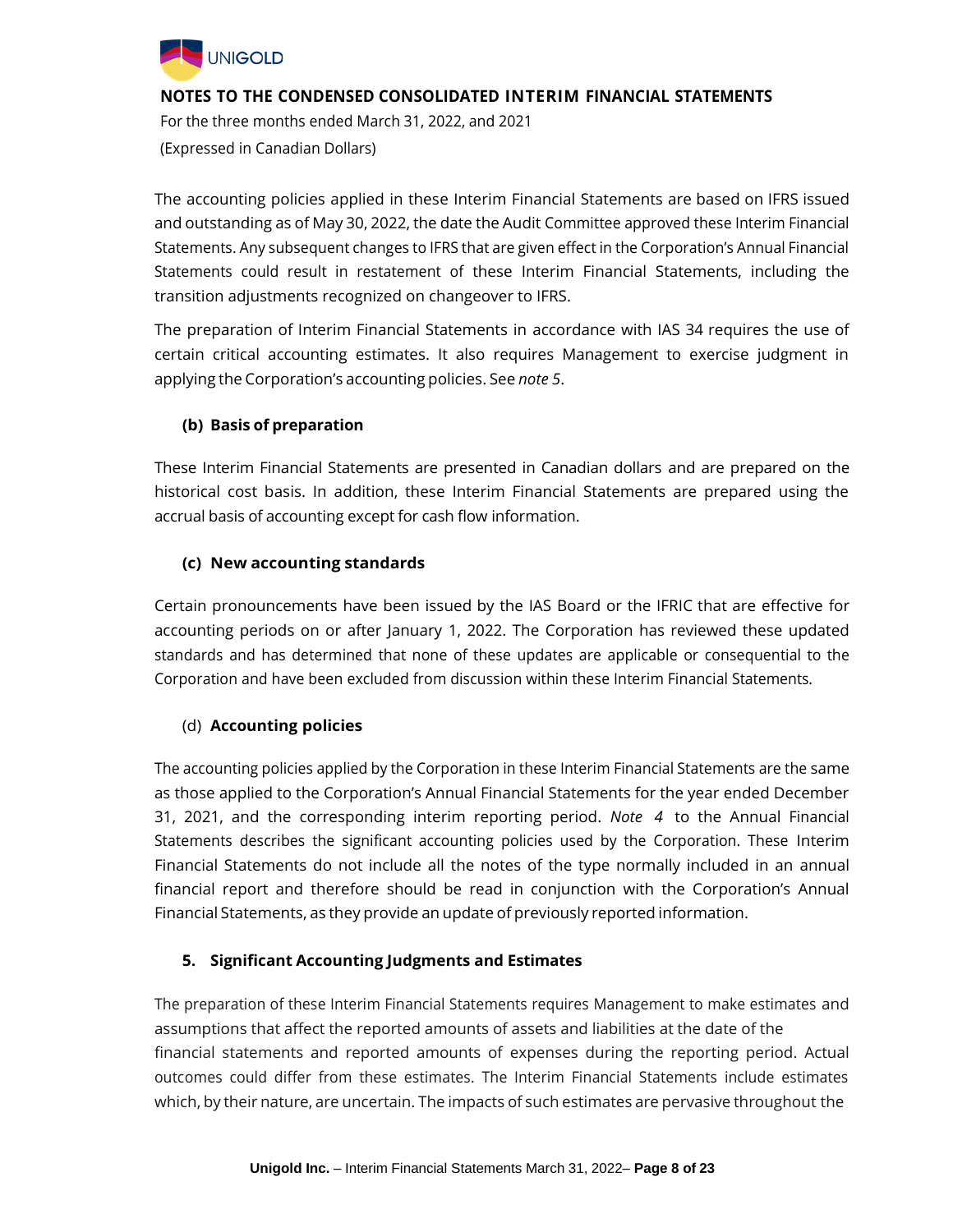

For the three months ended March 31, 2022, and 2021 (Expressed in Canadian Dollars)

Interim Financial Statements and may require accounting adjustments based on future occurrences. Revisions to accounting estimates are recognized in the period in which the estimate is revised, and the revision affects both current and future periods.

Significant assumptions about the future and other sources of estimation uncertainty that Management has made at the statement of financial position date, that could result in a material adjustment to the carrying amounts of assets and liabilities, in the event that actual results differ from assumptions made, relate to, but are not limited to, the following:

- i. the inputs used in accounting for valuation of warrants and options which are included in the condensed consolidated statement of financial position;
- ii. the inputs used in accounting for share-based compensation expense in the condensed consolidated interim statement of comprehensive loss;
- iii. the nil provision for asset retirement obligations which is included in the condensed consolidated interim statement of financial position;
- iv. the estimated useful life of property, plant and equipment; and
- v. the existence and estimated amount of contingencies (*note 16*).

| Cost                          | Land     | <b>Vehicles</b> | <b>Field</b><br>equipment | <b>Camp and</b><br>buildings | <b>Total</b> |
|-------------------------------|----------|-----------------|---------------------------|------------------------------|--------------|
| Balance Dec. 31, 2020         | \$13,771 | \$114,057       | \$1,353,997               | \$328,645                    | \$1,810,470  |
| Additions                     |          | 384,594         |                           |                              | 384,594      |
| <b>Balance Dec. 31, 2021</b>  | \$13,771 | \$498,651       | \$1,353,997               | \$328,645                    | \$2,195,064  |
| Additions                     |          | 74.037          |                           |                              | 74,037       |
| <b>Balance March 31, 2022</b> | \$13,771 | \$572,688       | \$1,353,997               | \$328,645                    | \$2,269,101  |

## **6. Property, Plant and Equipment**

|                               |       |                 | <b>Field</b> | <b>Camp and</b> |              |
|-------------------------------|-------|-----------------|--------------|-----------------|--------------|
| <b>Amortization</b>           | Land  | <b>Vehicles</b> | equipment    | buildings       | <b>Total</b> |
|                               |       |                 |              |                 |              |
| Balance Dec. 31, 2020         | $S -$ | \$54,098        | \$691,167    | \$279,217       | \$1,024,482  |
| Amortization                  |       | 108,090         | 132,906      | 11,523          | 252,519      |
| <b>Balance Dec. 31, 2021</b>  | \$-   | \$162,188       | \$824,073    | \$290,740       | \$1,277,001  |
| Amortization                  |       | 31,990          | 28,611       | 1,977           | 62,578       |
| <b>Balance March 31, 2021</b> | $S -$ | \$194,178       | \$852,684    | \$292,717       | \$1,339,579  |

|                         |          |                 | <b>Field</b> | Camp and  |           |
|-------------------------|----------|-----------------|--------------|-----------|-----------|
| <b>Carrying amounts</b> | Land     | <b>Vehicles</b> | equipment    | buildings | Total     |
| At December 31, 2020    | \$13,771 | \$59,959        | \$662,830    | \$49,428  | \$785,988 |
| At December 31, 2021    | \$13,771 | \$336,463       | \$529,924    | \$37,905  | \$918,063 |
| At March 31, 2022       | \$13,771 | \$378,510       | \$501,313    | \$35,928  | \$929,522 |

**Unigold Inc.** – Interim Financial Statements March 31, 2022– **Page 9 of 23**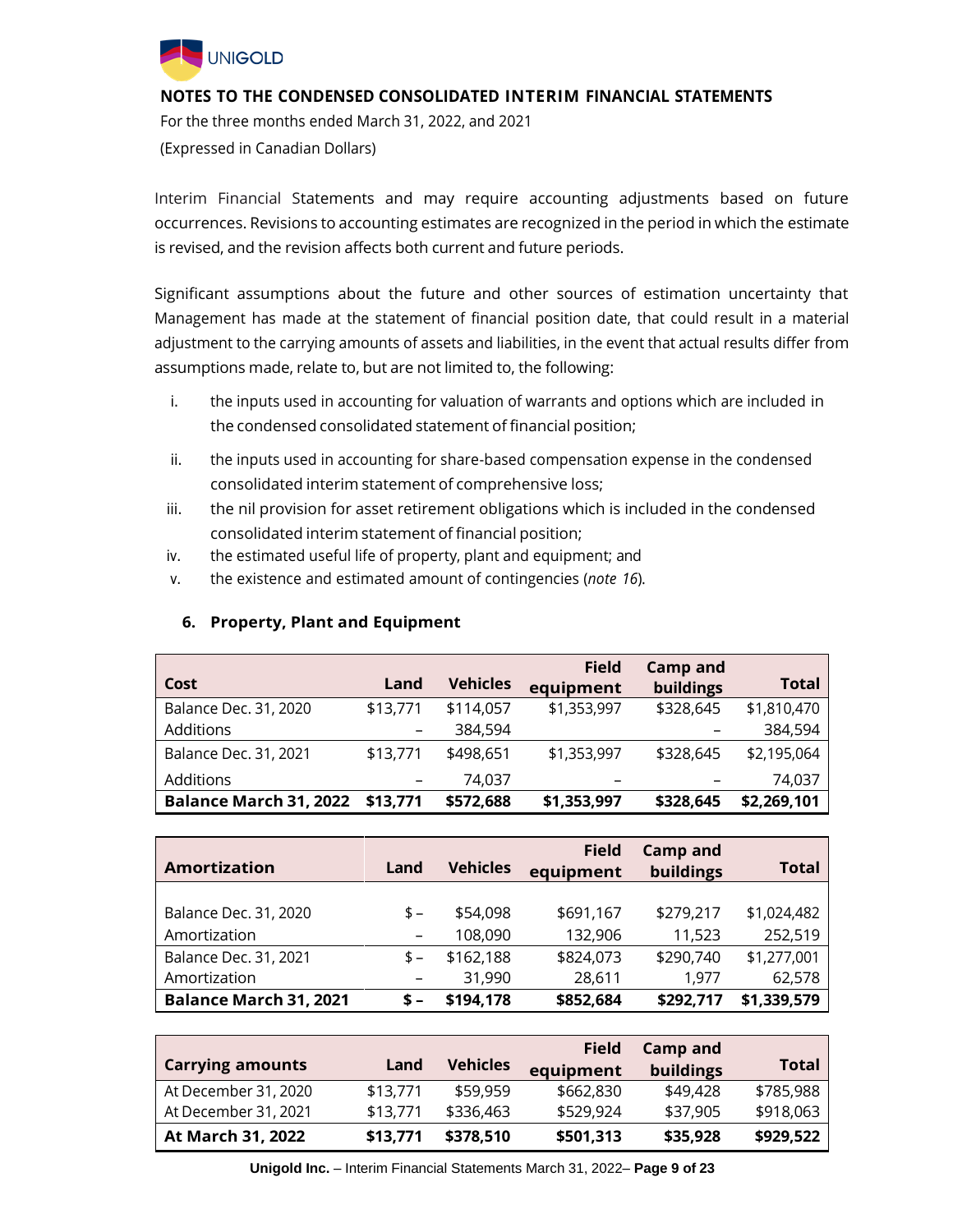

For the three months ended March 31, 2022, and 2021 (Expressed in Canadian Dollars)

## **7. Exploration Properties and Exploration and Evaluation Expenditures ("E&E")**

#### **Neita Property**

The Corporation owns 100% of the exploration rights for gold, silver, zinc, copper and all associated minerals on the Neita Property ("Neita") in the northwestern Dominican Republic, as well as a sole and exclusive option for the commercial mining of the mineral deposits. See note 13(f) regarding net smelter return commitment.

#### Permits

In early 2022, the Corporation submitted an application to convert a part of the Candelones Concession to a Mineral Exploitation (Mining) permit. The Corporation's long-term objective is to establish sustainable operations within the Neita Concession for the benefit of all stakeholders. The application passed a review and the Corporation moved to the next phase of the application process with the publication of the application details in the national press with a request for public comment. The second publication of the application details has been completed with no material comments received to date from the public. The comment period is open until approximately June 5, 2022.

The property is subject to ongoing renewal and application processes.

#### **E&E**

The following table is a cumulative breakdown of the E&E expenditures incurred during the threemonth periods ended March 31, 2022 and 2021:

| As at March 31,                                                  | 2022        | 2021        |
|------------------------------------------------------------------|-------------|-------------|
| Geology/Field                                                    |             |             |
| Consulting (contract geologists and other technical specialists) | \$241,898   | \$316,242   |
| Camp and field expense (including geochemistry and geophysics)   | 179,463     | 119,505     |
| Wages and salaries                                               | 120,504     | 104,313     |
| Drilling (including supplies and logistics expenses)             | 118,630     | 273,925     |
| Travel, domestic and international                               | 13,342      | 1,454       |
| Environment                                                      | 9,063       | 106,251     |
| <b>Community Relations</b>                                       | 6,404       | 34,397      |
| <b>Technical studies/Analysis</b>                                |             |             |
| Laboratory analysis                                              | 191,269     | 102,911     |
| <b>Financial/Administrative Support</b>                          |             |             |
| Project management including Country Director                    | 230,408     | 40,667      |
| Taxes and duties                                                 | 24,083      | 187,612     |
| Other G&A, legal, depreciation                                   | 84,912      | 38,717      |
| <b>Balance</b>                                                   | \$1,219,976 | \$1,325,994 |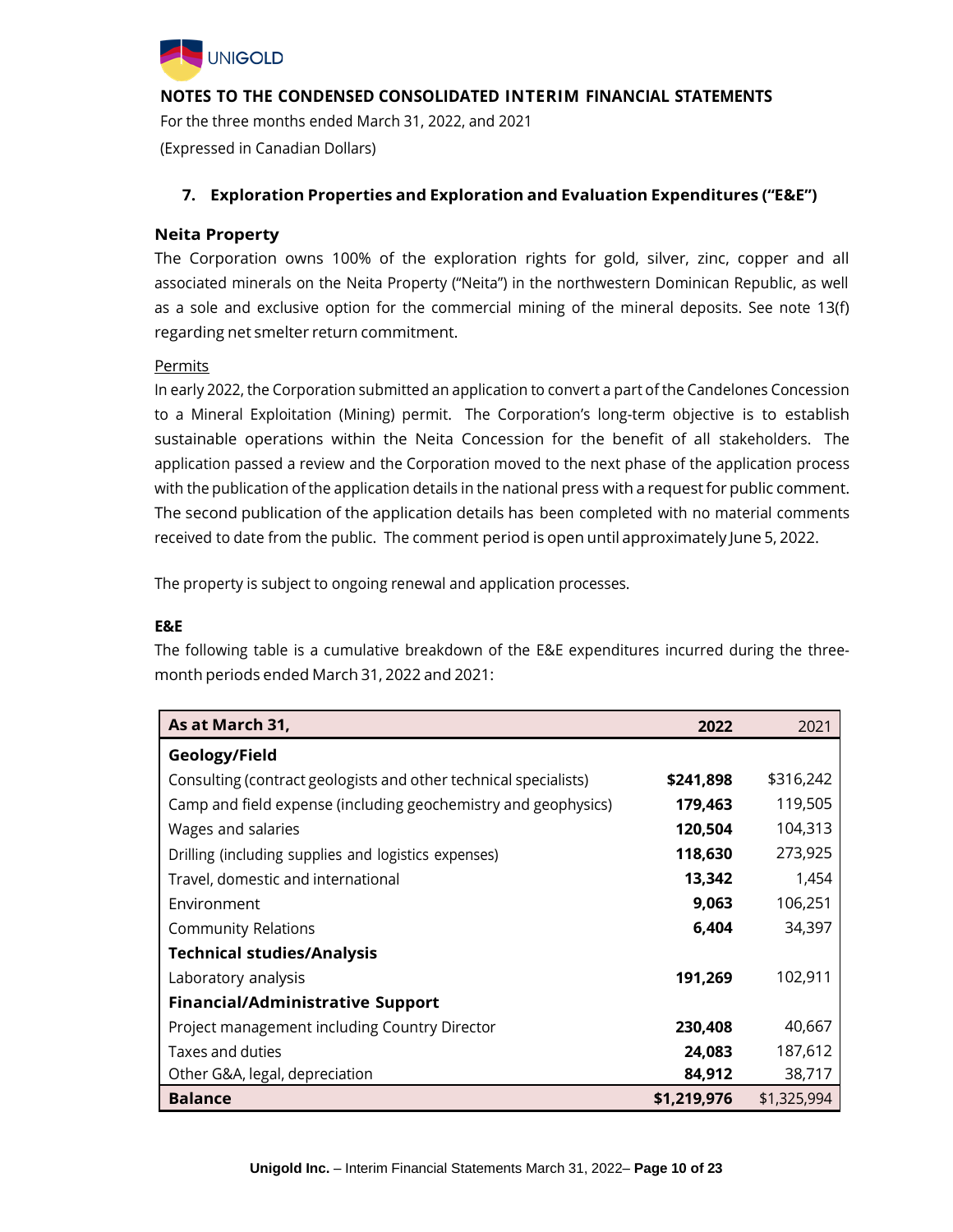

**NOTES TO THE CONDENSED CONSOLIDATED INTERIM FINANCIAL STATEMENTS** For the three months ended March 31, 2022, and 2021 (Expressed in Canadian Dollars)

## **8. Equity Attributable to Equity Holders of the Corporation**

#### **(a) Common shares**

Authorized *–* The Corporation is authorized to issue an unlimited number of common shares with no par value.

Issued and outstanding common shares of the Corporation at March 31, 2022 and December 31, 2021 is **173,912,643.**

There were no share issuances during the three months ended March 31, 2022 and 2021.

#### **(b) Reserve for share purchase warrants**

i. On August 10, 2021, Unigold closed a non-brokered private placement of 25,192,350 units of the Corporation at a price of \$0.13 per unit for gross proceeds pf \$3,275,005. In connection with this Offering, the Corporation issued 12,596,175 warrants. Each warrant entitles the holder thereof to purchase one common share of the Corporation at an exercise price of \$0.30 at any time prior to August 10, 2023. The Corporation has the right to accelerate the expiry date of the 2021 August Warrants on notice to the holders if the closing price ofthe Common Shares is higher than \$0.60 per Common Share for more than 20 consecutive trading days at any time after December 11, 2021. The fair values of the 2021 August Warrants was estimated at the date of issuance using the Black-Scholes option-pricing model with the following assumptions:

|                            | 2021 August     |
|----------------------------|-----------------|
|                            | <b>Warrants</b> |
| Exercise price             | \$0.30          |
| <b>Expected life</b>       | 2 years         |
| Total fair value assigned  | \$322,549       |
| <b>Expected volatility</b> | 77.34%          |
| Risk-free rate             | 0.47%           |
| Expected annual dividend   | Nil             |
| Grant date fair value      | \$0.025         |

ii. On October 6, 2021, Unigold closed a non-brokered private placement of 18,000,000 units of the Corporation at a price of \$0.13 per unit for gross proceeds of \$2,340,000. In connection with this Offering, the Corporation issued 18,000,000 warrants. Each warrant entitles the holder thereof to purchase one common share of the Corporation at an exercise price of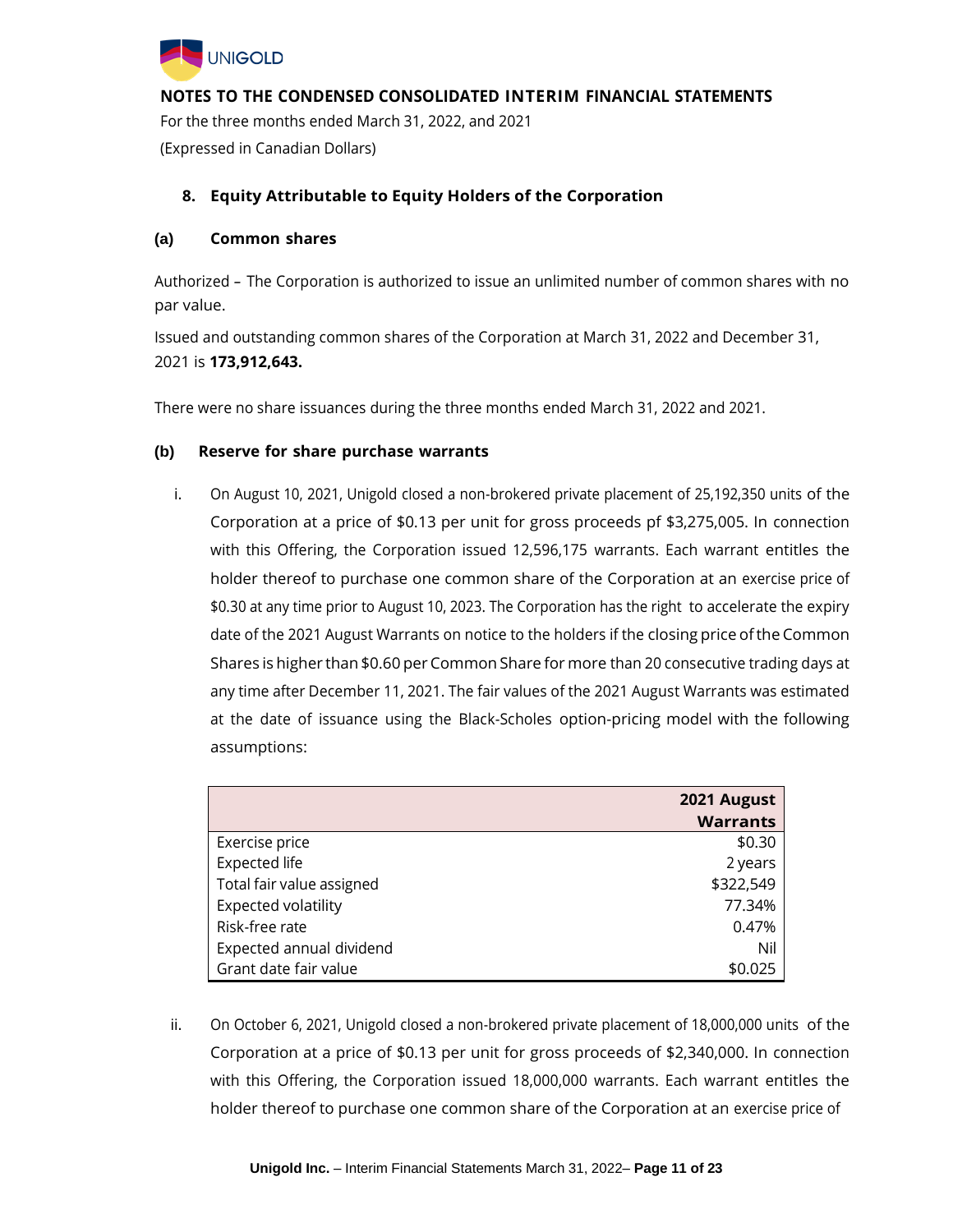

For the three months ended March 31, 2022, and 2021 (Expressed in Canadian Dollars)

> \$0.15, at any time prior to February 7, 2022. The fair value of the warrants was estimated at the date of issuance using the Black-Scholes option-pricing model with the following assumptions:

|                            | 2021 October    |
|----------------------------|-----------------|
|                            | <b>Warrants</b> |
| Exercise price             | \$0.15          |
| <b>Expected life</b>       | 0.34 years      |
| Total fair value assigned  | \$94,015        |
| <b>Expected volatility</b> | 60%             |
| Risk-free rate             | 0.52%           |
| Expected annual dividend   | Nil             |
| Grant date fair value      | \$0.005         |

At February 7, 2022, the warrants expired, unexercised.

- iii. During the year ended December 31, 2021:
	- a) warrant holders exercised 3,600,000 warrants for cash proceeds of \$540,000;
	- b) finder warrant holders exercised 45,000 warrants for cash proceeds of \$4,500; and
	- c) 75,000 warrants expired, unexercised.

The following table summarizes the Corporation's warrants and finder warrants activity for the year ended December 31, 2021 and the three months ended March 31, 2022:

|                                          | Number of<br>warrants | Weighted<br>average exercise<br>price (\$) | Weighted<br>average grant date<br>fair value (\$) |
|------------------------------------------|-----------------------|--------------------------------------------|---------------------------------------------------|
| Balance - December 31, 2020              | 22,261,637            | 0.26                                       | \$1,567,459                                       |
| Expiry of 2019 Offering Warrants         | (75,000)              | (0.15)                                     | (2,005)                                           |
| Exercise of 2019 Offering Warrants       | (3,600,000)           | (0.15)                                     | (96, 351)                                         |
| Exercise of 2019 Finder Warrants         | (45,000)              | (0.10)                                     | (1,696)                                           |
| 2021 August Offering Warrants            | 12,596,175            | 0.30                                       | 322,549                                           |
| 2021 October Offering Warrants           | 18,000,000            | 0.15                                       | 94,015                                            |
| Balance - December 31, 2021              | 49,137,812            | 0.24                                       | \$1,883,971                                       |
| Expiry of 2021 October Offering Warrants | (18,000,000)          | (0.15)                                     | (94, 015)                                         |
| <b>Balance - March 31, 2022</b>          | 31,137,812            | 0.29                                       | \$1,789,956                                       |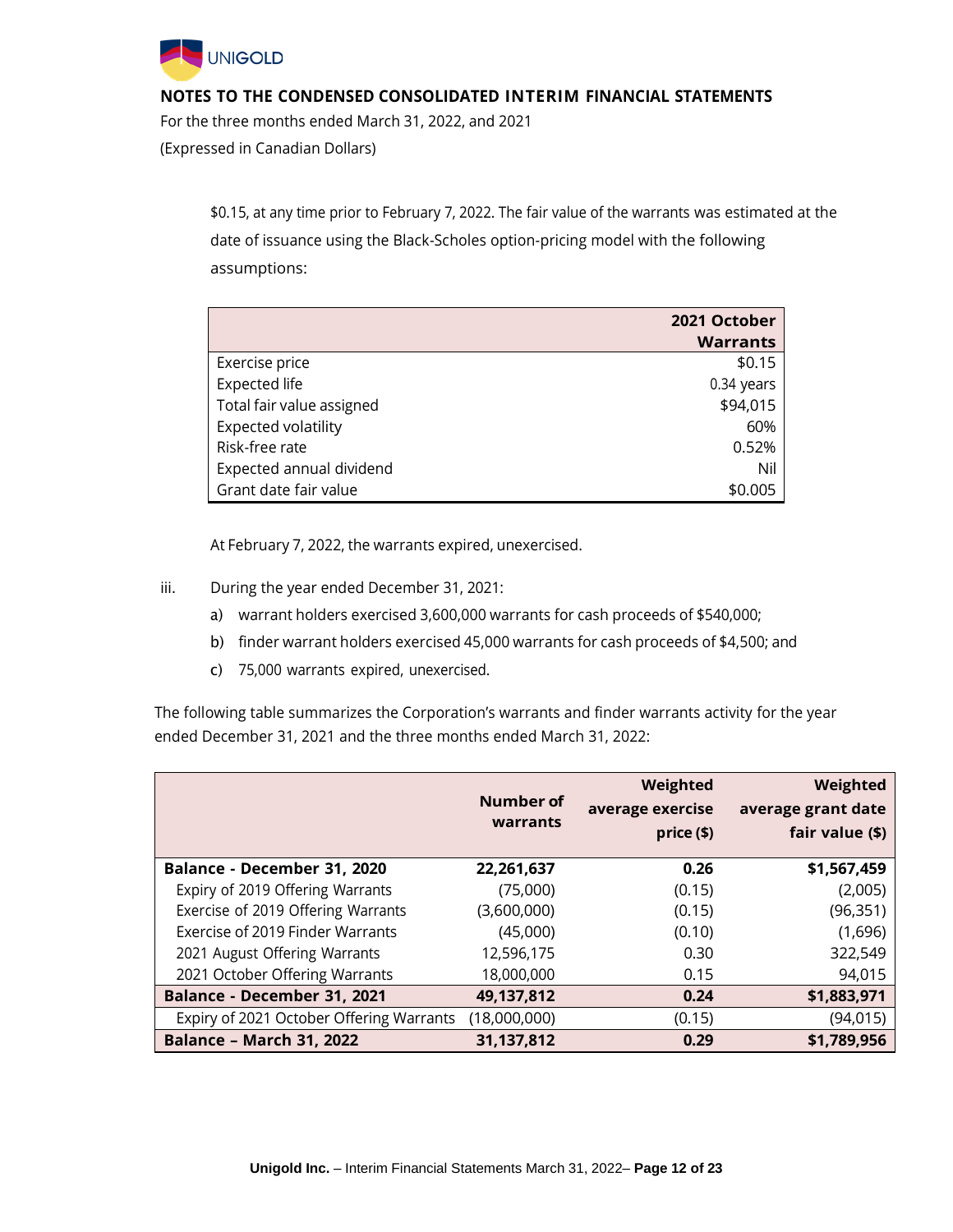

For the three months ended March 31, 2022, and 2021

(Expressed in Canadian Dollars)

| <b>Exercise Price</b> | <b>Number of</b><br><b>Warrants</b><br><b>Outstanding</b> | <b>Weighted Average</b><br><b>Remaining</b><br><b>Contractual Life</b><br>۰ | <b>Expiry Date</b> |
|-----------------------|-----------------------------------------------------------|-----------------------------------------------------------------------------|--------------------|
|                       |                                                           | <b>Years</b>                                                                |                    |
| \$0.30                | 16,629,167                                                | 0.48                                                                        | June 23, 2022      |
| \$0.18                | 1,912,470                                                 | 0.48                                                                        | June 23, 2022      |
| \$0.30                | 12,596,175                                                | 1.61                                                                        | August 10, 2023    |
|                       | 31,137,812                                                |                                                                             |                    |

The following is a summary of warrants outstanding and exercisable at March 31,2022:

### **(c) Reserve for share-based payments**

The Corporation has a stock option plan (the "Plan"), the purpose of which is to attract, retain and motivate management, staff and consultants by providing them with the opportunity, through share options, to acquire a proprietary interest in the Corporation and benefit from its growth. The maximum number of options to be issued under the Plan shall not exceed 10% of the total number of common shares issued and outstanding. The options are non-transferable and may be granted for a term not exceeding five years. The exercise price of the options shall be determined by the board of directors on the basis of the market price of the common shares, subject to all applicable regulatory requirements.

i. On February 5, 2021, the Corporation granted 1,000,000 stock options to employees of Unigold Dominicana S.R.L. Each stock option allows the holder to acquire one common share of the Corporation at an exercise price of \$0.30 for up to five years from the grant date. The options vest as set out below. The options are estimated to have a fair value of \$215,062 on the grant date, using the Black-Scholes option pricing model based on the following assumptions:

| Grant date                  | February 5, 2021          |
|-----------------------------|---------------------------|
| Number of options           | 1,000,000                 |
| Exercise price              | \$0.30                    |
| Total fair value            | \$215,062                 |
|                             | 25% every six months      |
| Vesting periods             | commencing August 5, 2021 |
| Expected life               | 5 years                   |
| <b>Expected volatility</b>  | 95.32%                    |
| Risk-free rate              | 0.48%                     |
| Expected annual dividends   | \$nil                     |
| <b>Expected forfeitures</b> | Nil                       |
| Grant date fair value       | \$0.22                    |

**Unigold Inc.** – Interim Financial Statements March 31, 2022– **Page 13 of 23**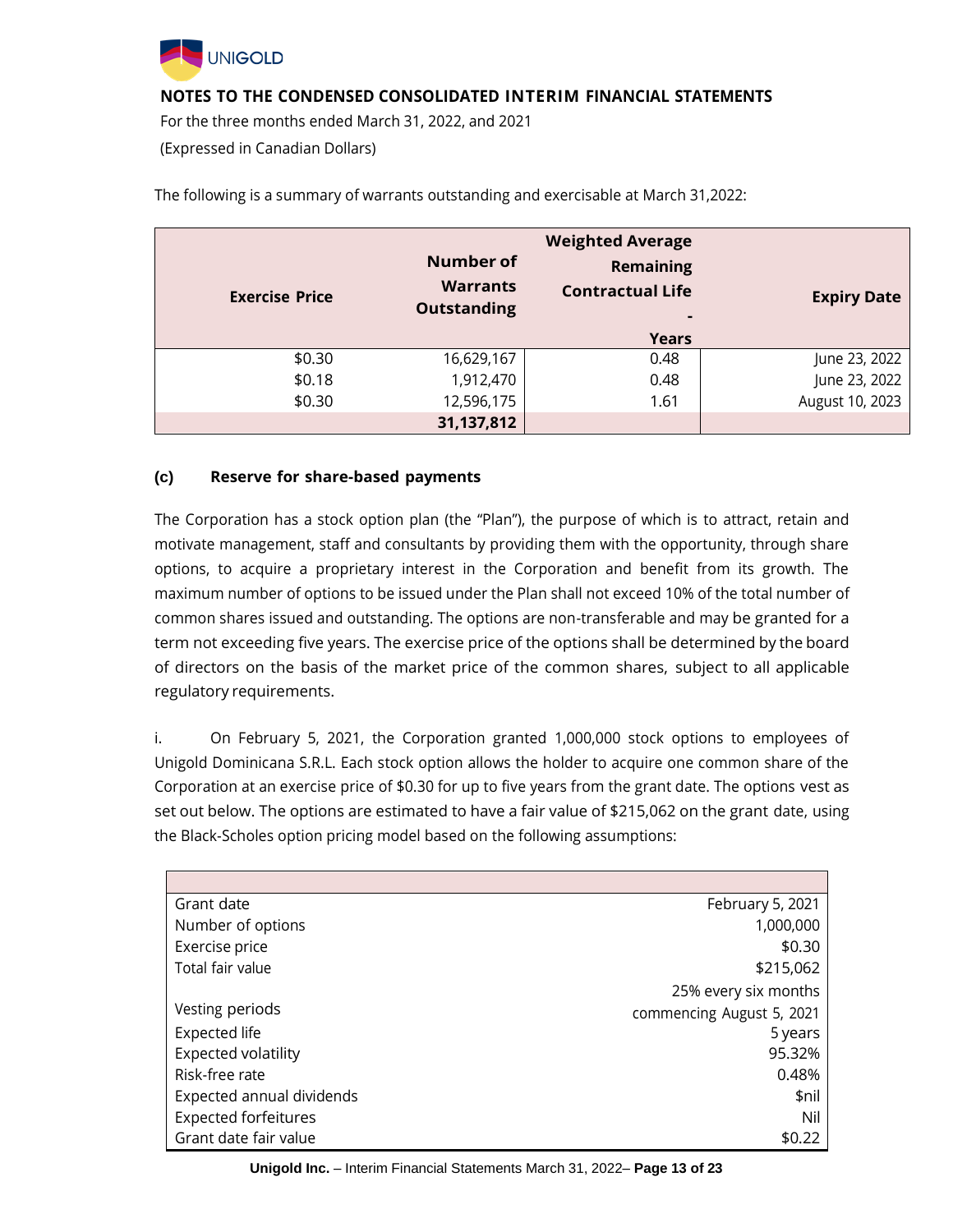

For the three months ended March 31, 2022, and 2021 (Expressed in Canadian Dollars)

During the three months ended March 31, 2022, a total of \$20,762 has been recorded as share- based compensation expense and to March 31, 2022 a total of \$179,500 has been cumulatively recorded for the fair value of these vested options.

ii. On June 1, 2021, the Corporation granted 200,000 stock options to a new director. Each stock option allows the holder to acquire one common of the Corporation at an exercise price of \$0.22 for up to five years from the grant date. The options vested on the date of grant. The options are estimated to have a fair value of \$41,770 on the grant date, using the Black-Scholes option pricing model based on the following assumptions:

| Grant date                  | June 1, 2021 |
|-----------------------------|--------------|
| Number of options           | 200,000      |
| Exercise price              | \$0.22       |
| Total fair value            | \$41,770     |
| Vesting                     | Immediately  |
| Expected life               | 5 years      |
| Expected volatility         | 120.52%      |
| Risk-free rate              | 1.35%        |
| Expected annual dividends   | \$nil        |
| <b>Expected forfeitures</b> | Nil          |
| Grant date fair value       | \$0.18       |

iii. On December 1, 2021, the Corporation granted 1,050,000 stock options to a new officer. Each stock option allows the holder to acquire one common of the Corporation at an exercise price of \$0.15 for up to five years from the grant date. The options vest 33% every six months commencing June 1, 2022. The options are estimated to have a fair value of \$79,103 on the grant date, using the Black-Scholes option pricing model based on the following assumptions:

| Grant date                  | December 1, 2021     |
|-----------------------------|----------------------|
| Number of options           | 1,050,000            |
| Exercise price              | \$0.15               |
| Total fair value            | \$79,103             |
| Vesting                     | 33% every six months |
| Expected life               | 5 years              |
| <b>Expected volatility</b>  | 122.54%              |
| Risk-free rate              | 1.42%                |
| Expected annual dividends   | \$nil                |
| <b>Expected forfeitures</b> | Nil                  |
| Grant date fair value       | \$0.08               |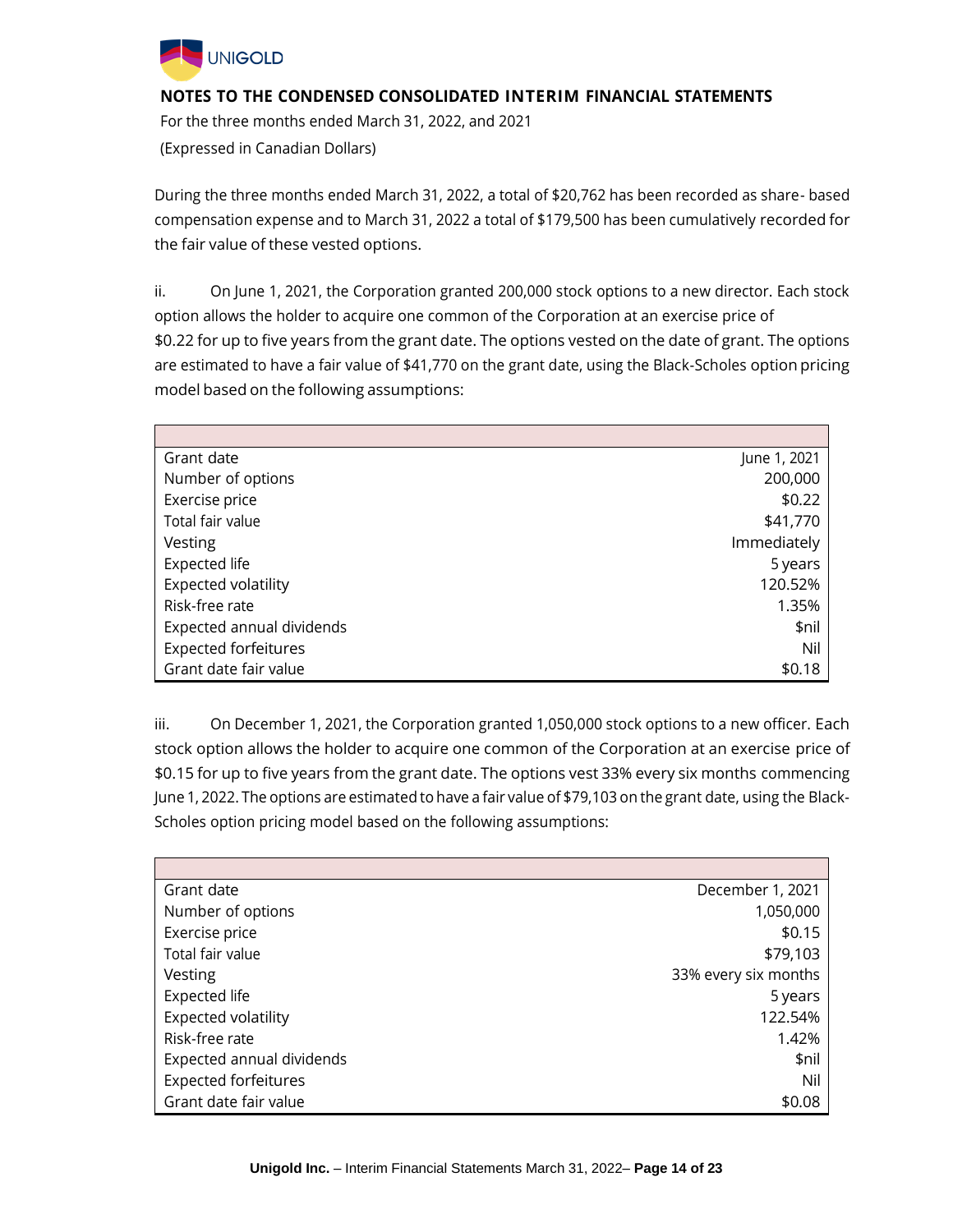

For the three months ended March 31, 2022, and 2021 (Expressed in Canadian Dollars)

During the three months ended March 31, 2022, a total of \$32,303 has been recorded as share- based compensation expense and to March 31, 2022 a total of \$40,810 has been cumulatively recorded for the fair value of these vested options.

The following table summarizes the Corporation's stock option activity for the year ended December 31, 2021, and the three months ended March 31, 2022:

|                                      | Number of<br>options | <b>Weighted average</b><br>exercise price |
|--------------------------------------|----------------------|-------------------------------------------|
| Balance, December 31, 2020           | 9,796,000            | \$0.29                                    |
| Expired (granted 2020)               | (4,500,000)          | (0.34)                                    |
| Expired (granted 2015)               | (1,500,000)          | (0.35)                                    |
| Granted                              | 1,000,000            | 0.30                                      |
| Granted                              | 200,000              | 0.22                                      |
| Granted                              | 1,050,000            | 0.15                                      |
| Balance, December 31, 2021 and March |                      |                                           |
| 31, 2022                             | 6,046,000            | \$0.22                                    |

The following table summarizes the Corporation's share-based payment reserve activity during the year ended December 31, 2021, and the three months ended March 31, 2022:

|                                  | <b>Three months ended</b> | Year ended    |
|----------------------------------|---------------------------|---------------|
|                                  | March 31,                 | December 31,  |
|                                  | 2022                      | 2021          |
| Balance, beginning of year       | \$864,421                 | \$1,697,134   |
| Expired - transferred to deficit |                           | (1, 111, 961) |
| Granted and vesting of options   | 53,065                    | 279,248       |
| <b>Balance, end of year</b>      | \$917,486                 | \$864,421     |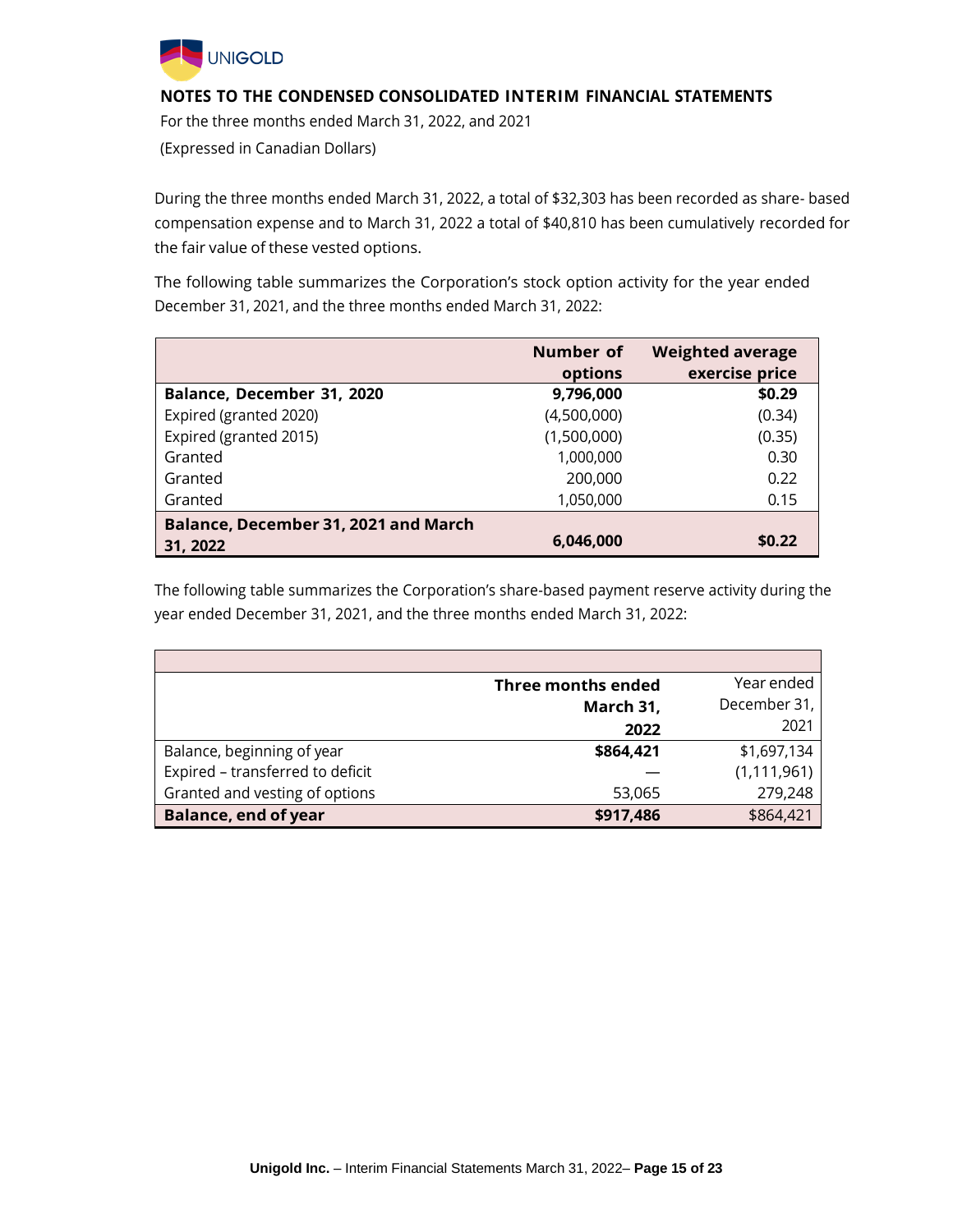

For the three months ended March 31, 2022, and 2021 (Expressed in Canadian Dollars)

The following table summarizes the Corporation's outstanding stock options as at March 31, 2022:

| <b>Exercise</b><br><b>Price</b> | Number of<br><b>Options</b><br><b>Outstanding</b> | Weighted<br>Average<br><b>Remaining</b><br>Contractual<br>Life - Years | Number of<br><b>Options</b><br><b>Exercisable</b> | <b>Expiry Date</b> |
|---------------------------------|---------------------------------------------------|------------------------------------------------------------------------|---------------------------------------------------|--------------------|
| \$0.34                          | 1,500,000                                         | 0.74                                                                   | 1,500,000                                         | September 28, 2022 |
| \$0.20                          | 1,950,000                                         | 2.73                                                                   | 1,950,000                                         | September 25, 2024 |
| \$0.23                          | 196,000                                           | 2.92                                                                   | 196,000                                           | December 6, 2024   |
| \$0.15                          | 150,000                                           | 3.17                                                                   | 150,000                                           | March 4, 2025      |
| \$0.30                          | 1,000,000                                         | 4.10                                                                   | 250,000                                           | February 5, 2026   |
| \$0.22                          | 200,000                                           | 4.67                                                                   | 200,000                                           | June 1, 2026       |
| \$0.15                          | 1,050,000                                         | 4.92                                                                   |                                                   | December 1, 2026   |
|                                 | 6,046,000                                         | 2.41                                                                   | 4,246,000                                         |                    |

### **9. Net Loss per Share**

For the three months ended March 31, 2022 and 2021, the weighted average number of common shares outstanding was 173,912,643 (2021 – 127,075,293) and the effect of outstanding stock options and warrants on loss per share was anti-dilutive. As such, the effect of outstanding stock options and warrants used to calculate the diluted loss per share has not been disclosed for the periods presented.

#### **10. Related Party and Transactions and Key Management Compensation**

#### **a) Related Party Transactions**

The Corporation's related parties as defined by IAS 24, *Related Party Disclosures*, include the Corporation's subsidiaries (note 1), the Board of Directors, close family members and enterprises that are controlled by these individuals and key management as well as certain persons performing similar functions.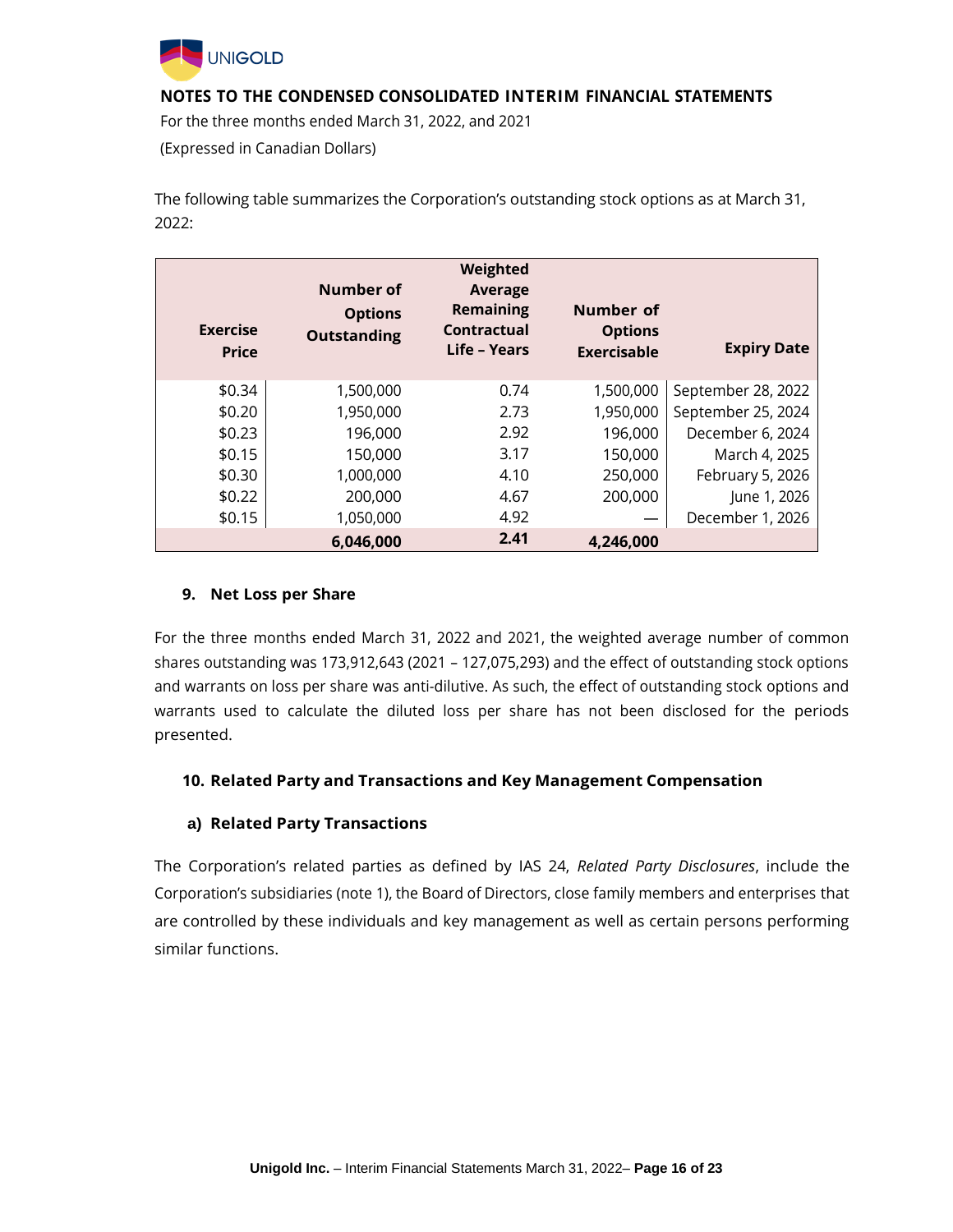

For the three months ended March 31, 2022, and 2021 (Expressed in Canadian Dollars)

During the three months ended March 31, 2022 and 2021, the Corporation entered into the following transactions with a related party:

| Three months ended March 31,                       | 2022 | 2021(2)  |
|----------------------------------------------------|------|----------|
| Compensation paid to a company controlled by a key |      |          |
| $\vert$ management person $(1)$                    |      | \$16,319 |
|                                                    |      |          |

- (1) A total of \$16,319 (2020 \$177,500) was paid to a company ("Hanson") controlled by the
- V.P. Exploration for technical services provided by the employees of Hanson.
- (2) An officer of the Corporation subscribed for 101,700 Units of the 2021 August Offering

This transaction was conducted in the normal course of operations.

## **b) Key Management**

Effective January 1, 2020, the Corporation retained Grove Capital Services ("Grove") to provide issuer services including: those provided by the Chief Financial Officer ("CFO") and Corporate Secretary, and corporate communications and administration assistance (the "Services").

The following is the compensation recorded for Key Management, the aggregate of which was paid to individuals, personal management corporations and Grove, during the three months ended March 31, 2022, and 2021:

| Three months ended March 31,    | 2022(1)   | 2021     |
|---------------------------------|-----------|----------|
| Management and directors' fees  | \$87,000  | \$68,984 |
| <b>Exploration expenditures</b> | 177,125   | 24,000   |
| Share-based compensation        | 53,065    |          |
|                                 | \$317,190 | \$92,984 |

(1) Includes the wages and fees incurred for the CEO, CFO, Corporate Secretary (Toronto) and the COO and Country Director (DR.

Included in accounts payable and accrued liabilities at March 31, 2022 is \$13,541 due and owing to Key Management for unpaid directors' fees and reimbursable expenses.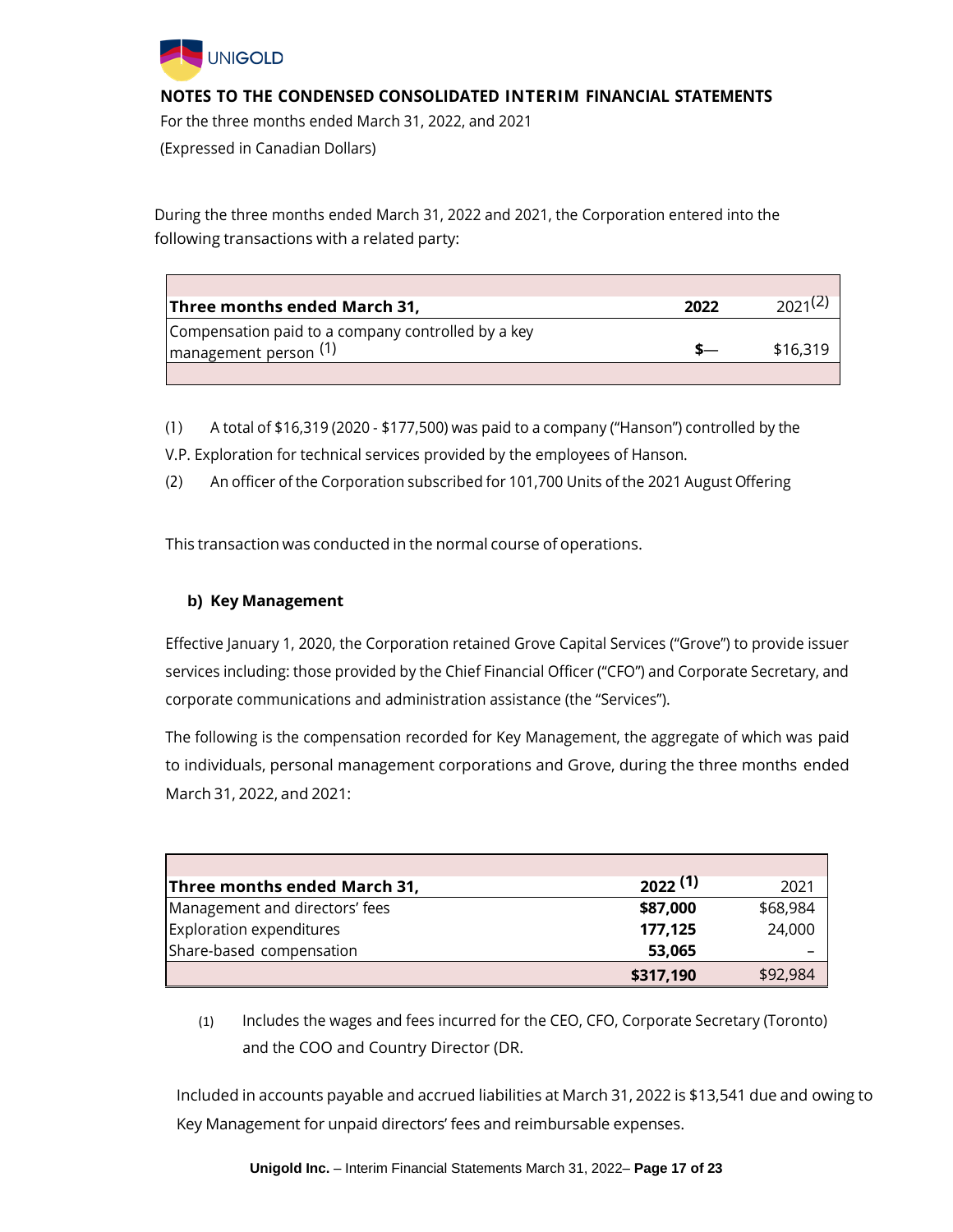

For the three months ended March 31, 2022, and 2021 (Expressed in Canadian Dollars)

# **11. Financial Risk Management**

The Corporation's risk exposures and the impact on the Corporation's financial instruments are summarized below. There have been no changes in the risks, objectives, policies and procedures during the three months ended March 31, 2022, and 2021.

# **(a) Credit risk**

Credit risk is the risk of loss associated with a counterparty's inability to fulfill its payment obligations. The Corporation's credit risk is primarily attributable to cash and other receivables.

Cash is held with a reputable Canadian financial institution, from which management believes the risk of loss to be minimal.

Financial instruments included in other receivables consist of sales tax due from the Federal Government of Canada. Other receivables are in good standing as of March 31, 2022. Management believes that the credit risk concentration with respect to financial instruments included in other receivables is minimal.

## **(b) Liquidity risk**

The Corporation has in place a planning and budgeting process to help determine the funds required to support the Corporation's normal operating requirements on an ongoing basis and its capital, administrative, and exploration and evaluation expenditures. The Corporation ensures that there are sufficient funds to meet its short-term requirements, taking into account its anticipated cash flows from operations and its holdings of cash.

As at March 31, 2022 the Corporation has working capital of \$1,526,505 (December 31, 2021 - \$3,066,198) and cash balance of \$1,345,354 (December 31, 2021 - \$3,003,939) to settle current accounts payable and accrued liabilities of \$495,811 (December 31, 2021 - \$374,516). The Corporation's other current assets consist of other receivables of \$372,925 (December 31, 2021– \$320,977) which is principally HST and other financial assets and prepaid expenses of \$304,037 (December 31, 2021 – \$115,798). Management believes the Corporation's liquidity risk to be low.

# **(c) Market risk**

At the present time, the Corporation does not hold any interest in a mining property that is in production. The Corporation's viability and potential success depends on its ability to develop, exploit, and generate revenue from the development of mineral deposits. Revenue, cash flow, and profits from any future mining operations in which the Corporation is involved will be influenced by precious and/or base metal prices and by the relationship of such prices to production costs. Such prices can fluctuate widely and are affected by numerous factors beyond the Corporation's control.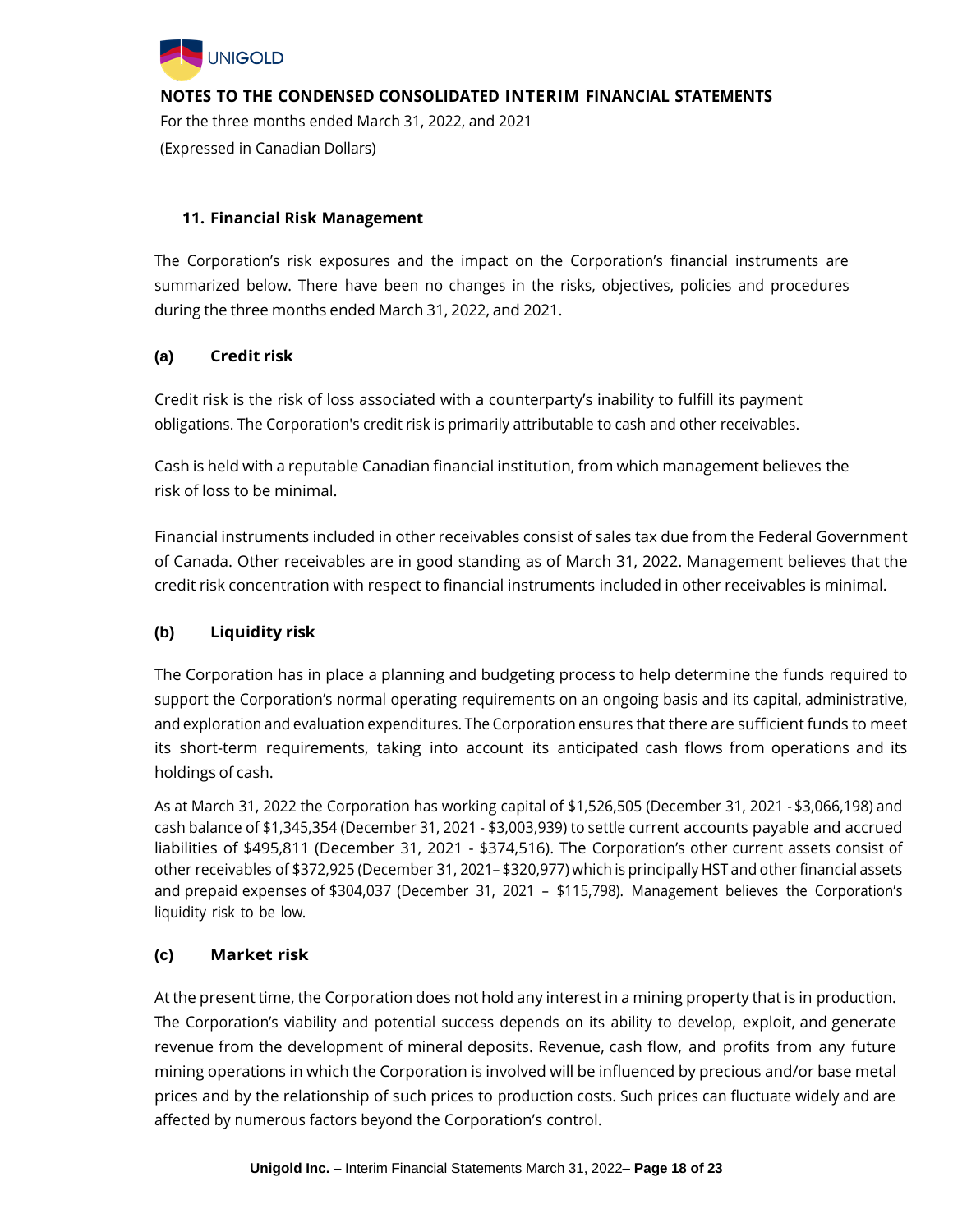

For the three months ended March 31, 2022, and 2021 (Expressed in Canadian Dollars)

## **(d) Foreign exchange risk**

The Corporation's financings are in Canadian dollars. Certain of the Corporation's subsidiary Unigold Dominicana, S.R.L.'s activities are incurred in U.S. dollars (USD) and Dominican Pesos (DOP) and are therefore subject to gains or losses due to fluctuations in exchange rates. The Corporation is therefore subject to foreign exchange risk. As at March 31, 2022, the Corporation had foreign cash balances in the Canadian equivalent of \$70,556 (December 31, 2021 – \$75,218) and trade payables of \$40,424 (December 31, 2021 – \$23,852). Sensitivity to a plus or minus 5% change in the foreign exchange rate would have resulted in a decease in the net assets of the Corporation in the amount of \$1,506 at March 31, 2022 (\$2,568 at December 31, 2021). The Corporation does not undertake currency hedging activities to mitigate its foreign currency risk.

## **(e) Interest rate risk**

Interest rate risk is the risk that the fair value of future cash flows of a financial instrument will fluctuate because of changes in market interest rates. The Corporation's current policy is to earn interest on investment-grade short-term deposit certificates issued by its financial institutions. The Corporation periodically monitors the investments it makes and is satisfied with the creditworthiness of its financial institutions. As of March 31, 2022, interest rate risk is minimal since the Corporation has no interest-bearing debt instruments.

A sensitivity analysis has determined that an interest rate fluctuation of 1% would not have resulted in significant fluctuation in the interest income during the three months ended March 31, 2022.

## **(f) Fair value of financial assets and liabilities**

Fair value estimates are made at the statement of financial position date based on relevant market information and information about the financial instrument. These estimates are subjective in nature and involve uncertainties in significant matters of judgment and therefore cannot be determined with precision. Changes in assumptions could significantly affect these estimates.

The book values of cash, other receivables, and accounts payable and accrued liabilities approximate their respective fair values due to the short-term nature of these instruments.

## **12. Capital Risk Management**

The Corporation considers its capital structure to consist of share capital, warrants and share- based payments reserves and accumulated deficit. Equity attributable to shareholders of the Corporation at March 31, 2022 is \$2,453,196 (December 31, 2021 - \$3,981,430). The Corporation manages its capital structure and makes adjustments to it, in order to have the funds available to supportits exploration and corporate activities.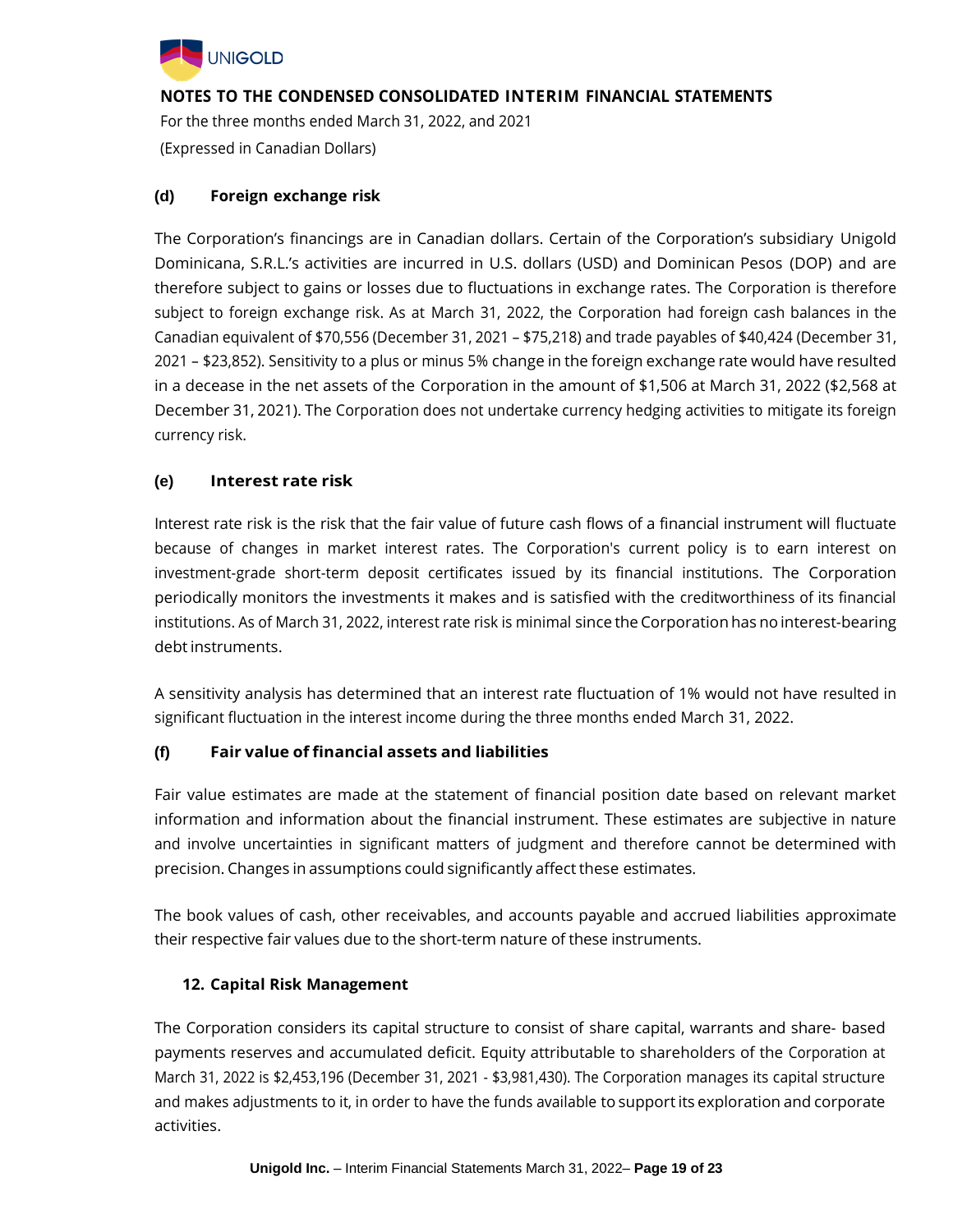

For the three months ended March 31, 2022, and 2021 (Expressed in Canadian Dollars)

The Corporation's objective when managing capital is to safeguard the Corporation's ability to continue as a going concern in order to pursue the exploration of its exploration properties and maximize shareholder returns. The Corporation satisfies its capital requirements through careful management of its cash resources and by utilizing its existing credit facility or equity issues, as necessary, based on the prevalent economic conditions of both the industry and the capital markets and the underlying risk characteristics of the related assets.

Management reviews its capital management approach on an ongoing basis. The Corporation and its subsidiaries are not subject to externally imposed capital requirements other than the capital requirements of the TSX Venture Exchange which requires adequate working capital or financial resources of the greater of (i) \$50,000 and (ii) an amount required in order to maintain operations and cover general and administrative expenses for a period of 6 months. At March 31, 2022 Management believes the Corporation is compliant with Policy 2.5 of the TSX Venture Exchange.

# **13. Commitments and Contingencies**

## **(a) Legal proceedings**

The Corporation and its entities are party to certain legal proceedings arising in the ordinary course of business. In the opinion of Management, there are no current legal proceedings or other claims outstanding, which, on final disposition, could have a material adverse effect on the financial position of the Corporation.

## **(b) Environmental matters**

The Corporation's exploration activities are subject to various laws and regulations governing the protection of the environment. These laws and regulations are continually changing and generally becoming more restrictive. The Corporation conducts its operations so as to protect public health and the environment and believes its operations are materially in compliance with all applicable laws and regulations. The Corporation has made, and expects to make in the future, expenditures to comply with such laws and regulations.

The Corporation has operated in the mineral exploration industry in the Dominican Republic for many years. The enforcement of environmental regulation in the Dominican Republic is evolving and the enforcement posture of government authorities is continually being reconsidered. The Corporation periodically evaluates its obligations under environmental regulations.

## **(c) Guarantees**

The Corporation has no guarantees outstanding.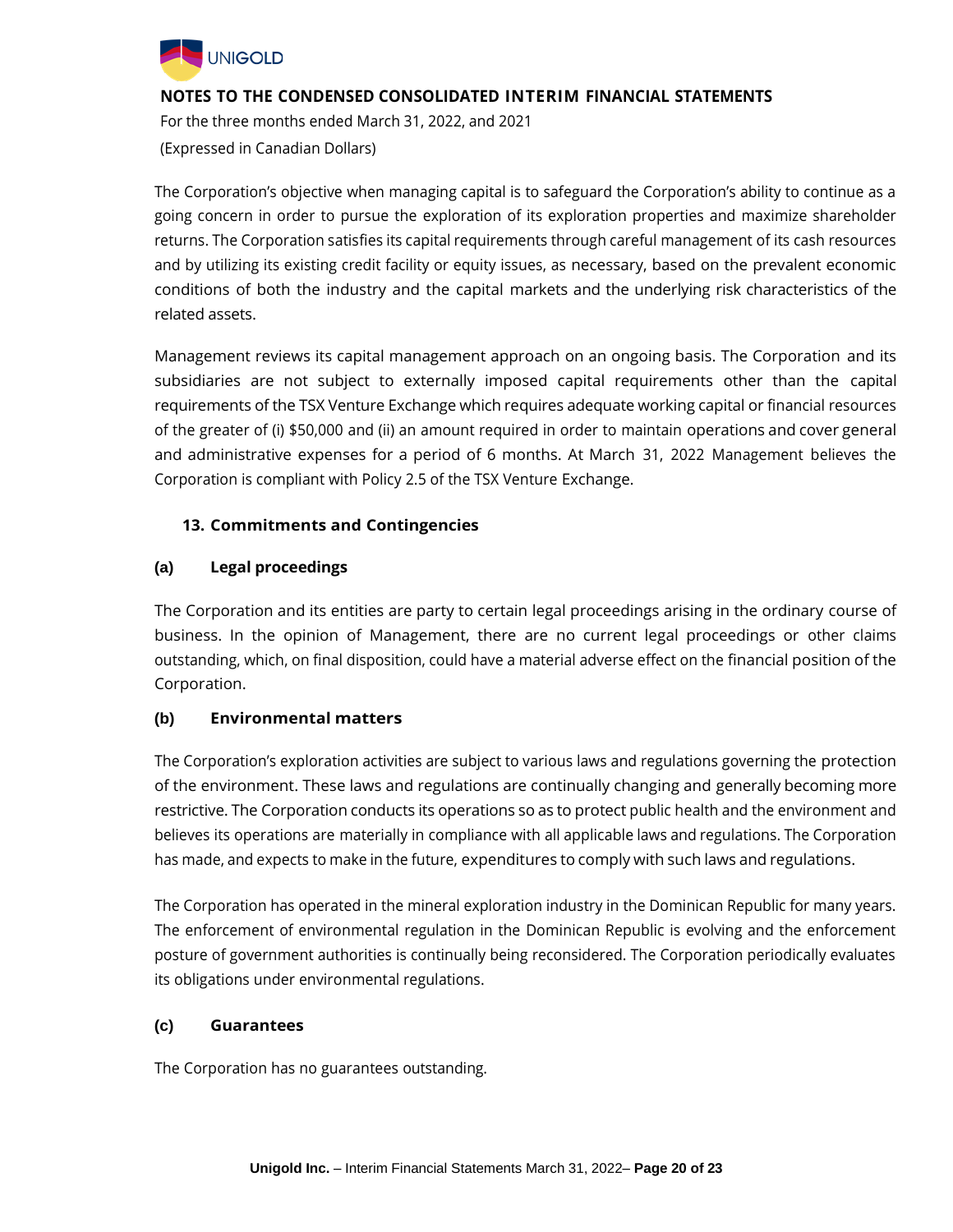

For the three months ended March 31, 2022, and 2021 (Expressed in Canadian Dollars)

### **(d) Contingencies**

The Corporation is a party to certain employment contracts. These contracts contain clauses requiring that up to \$1,180,000 be paid on termination for other than cause.

### **Operating contractual and payroll obligations**

|                    | <b>Total</b> | 2022        | 2023 | 2024 | 2025 | 2026 |
|--------------------|--------------|-------------|------|------|------|------|
| Management fees    | \$852,500    | \$852,500   | $$-$ | $$-$ | $$-$ | $$-$ |
| Geology            | 256,250      | 256,250     |      |      |      |      |
| Severance (DR)     | 220,305      | 220,305     |      |      |      |      |
| <b>Directors</b>   | 131,667      | 131,667     |      |      |      |      |
| Corporate services | 84,000       | 84,000      |      |      |      |      |
| Office lease       | \$4,000      | \$4,000     |      |      |      |      |
|                    | \$1,548,722  | \$1,548,722 | $$-$ | $$-$ | $$-$ | $$-$ |

Minimum contractual payments over the next five years are estimated as follows:

### Management Fees

The Corporation is a party to certain Management employment/consulting contracts in Canada and in the Dominican Republic. If the employees are terminated for 'other than cause", certain employees shall be entitled to severance payouts in amounts established in their employment agreements. Employees and consultants may also be entitled to annual bonuses depending on the terms of their employment/engagement.

## Exploration Staff (non-resident) and Employees' Severance (DR)

i. If qualified personnel are not available in the DR, Unigold may retain non-resident geologists and other contractors to staff the exploration programs.

ii. The Dominican Republic has laws requiring severance payments if employees are terminated. At March 31, 2022, the total liability is approximately CAD\$220,305 (December 31, 2021 -\$178,326). This figure changes subject to fluctuating foreign exchange rates and the number of employees hired. As the likelihood of the terminations taking place is not determinable, the contingent payments have not been recorded in the Interim Financial Statements.

#### Directors' Fees

Directors' fees are set at \$20,000 per annum, per director. The Chair of the Audit Committee receives an additional \$20,000 per annum, for serving in that role.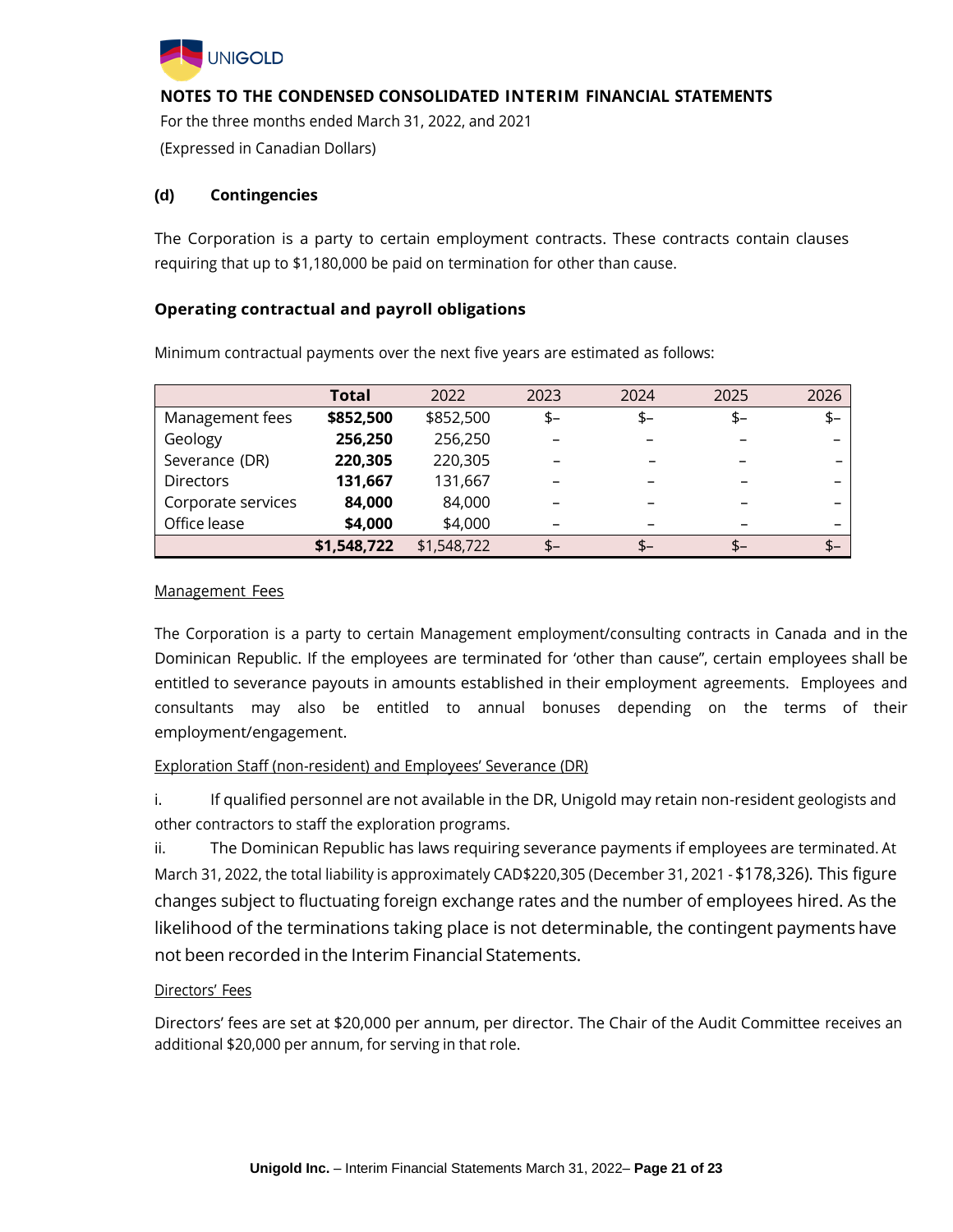

For the three months ended March 31, 2022, and 2021 (Expressed in Canadian Dollars)

### Corporate Services Agreement

Since January 2020, the Corporation has retained Grove Corporate Services Ltd. ("Grove"). Grove is a private company that provides CFO and Corporate Secretarial consulting services, corporate communications and administrative services to the Corporation, at a monthly cost of \$7,000 (2020 to 2021-\$7,000). This is an annual, renewable agreement which may be terminated by the Corporation with 90 days' written notice provided to Grove of the Corporation's intention to terminate the agreement. See note 10 – *Related Party Transactions*.

## **OTHER**

## Technical contracts

From time to time, the Corporation engages technical consulting firms to deliver specialty services for the Corporation's ongoing projects. These contracts are structured on standard commercial terms and rates and may include a 'break fee' if early termination is sought by the Corporation. As the Corporation moves towards development more technical service contracts will be contemplated.

### 2015 Private Placement Rights and Options

In connection with the 2015 private placement, an investment agreement was signed which gives Osisko Gold Royalties Ltd. ("Osisko") certain rights as long as Osisko continued to hold Unigold shares equal to at least

10% of the issued and outstanding Unigold shares on a non-diluted basis. Osisko dropped below 10% ownership based on the June 23, 2020, financing. As a result, many of the rights granted to Osisko in the 2015 placement have terminated. Osisko continues to hold an option to purchase a 2% net smelter return ("NSR") royalty on Unigold's Neita property for a consideration of \$2,000,000, exercisable 90 days following the delivery of a feasibility study.

Once exercised, Unigold will have the right to repurchase a 1% NSR (being 50% of the 2% NSR held by Osisko) for \$1,000,000 until 90 days following the achievement of commercial production.

## **14. Segmented Information**

The Corporation's only activity is mineral exploration and evaluation. All of the Corporation's land, vehicles, field equipment, and camp and buildings (see note 6) are physically located in the Dominican Republic. All of the Corporation's exploration and evaluation activities referred to in note 7 relate to properties in the Dominican Republic.